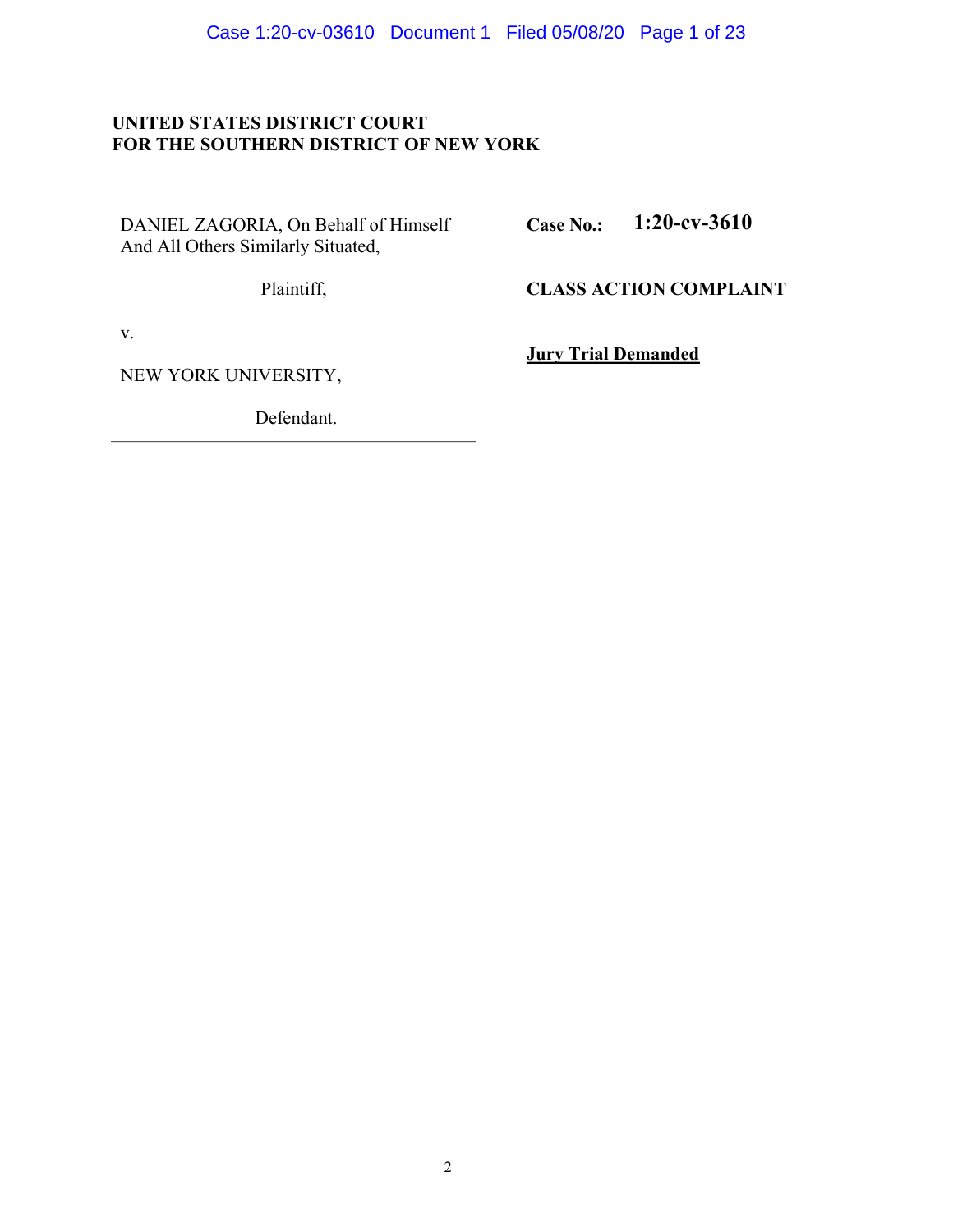### Case 1:20-cv-03610 Document 1 Filed 05/08/20 Page 2 of 23

 Plaintiff Daniel Zagoria ("Plaintiff"), on behalf of himself and all others similarly situated, invokes the Court's jurisdiction pursuant to the Class Action Fairness Act, 28 U.S.C. § 1332(d), and complains against Defendant New York University ("NYU") as follows:

### **NATURE OF THE ACTION**

1. This is an action for breach of contract, unjust enrichment, and for recovery under the law of money had and received brought by Plaintiff on behalf of himself and all other similar situated students enrolled at NYU who did not enroll at NYU's online degree programs. NYU has shut down its campus facilities, discontinued all on-campus in-classroom instruction of any courses at any of NYU's campuses and schools, and instead moved all instruction to remote online media. While these actions are attributable to the COVID 19 pandemic and the shelter-inplace order in effect in the State of New York, NYU has continued holding Plaintiff and all students liable for the full pre-shutdown tuition and fee obligations. This, despite the fact that NYU is unable to provide, and is not providing, the services or facilities that the students bargained for and are being billed for as part of their tuition and fees—fees and tuition costs that easily amount to thousands of dollars per student.

2. While NYU may not bear culpability for the campus closures or the inability to provide any classroom instruction, neither do the enrolled students. Yet, while NYU has used the current COVID 19 shutdown circumstances to excuse NYU's duty to fully perform the obligations of its bargain with its students, NYU continues to demand that all students fully perform their contractual bargain to pay in full all tuition and fees without any reduction for NYU's lack of full performance. This is contrary to ordinary tenets of contract law. And this indefensible breach is saddling wholly innocent students with mounting debt as a result of having to pay tuition and fees for services they are not receiving and facilities that are not being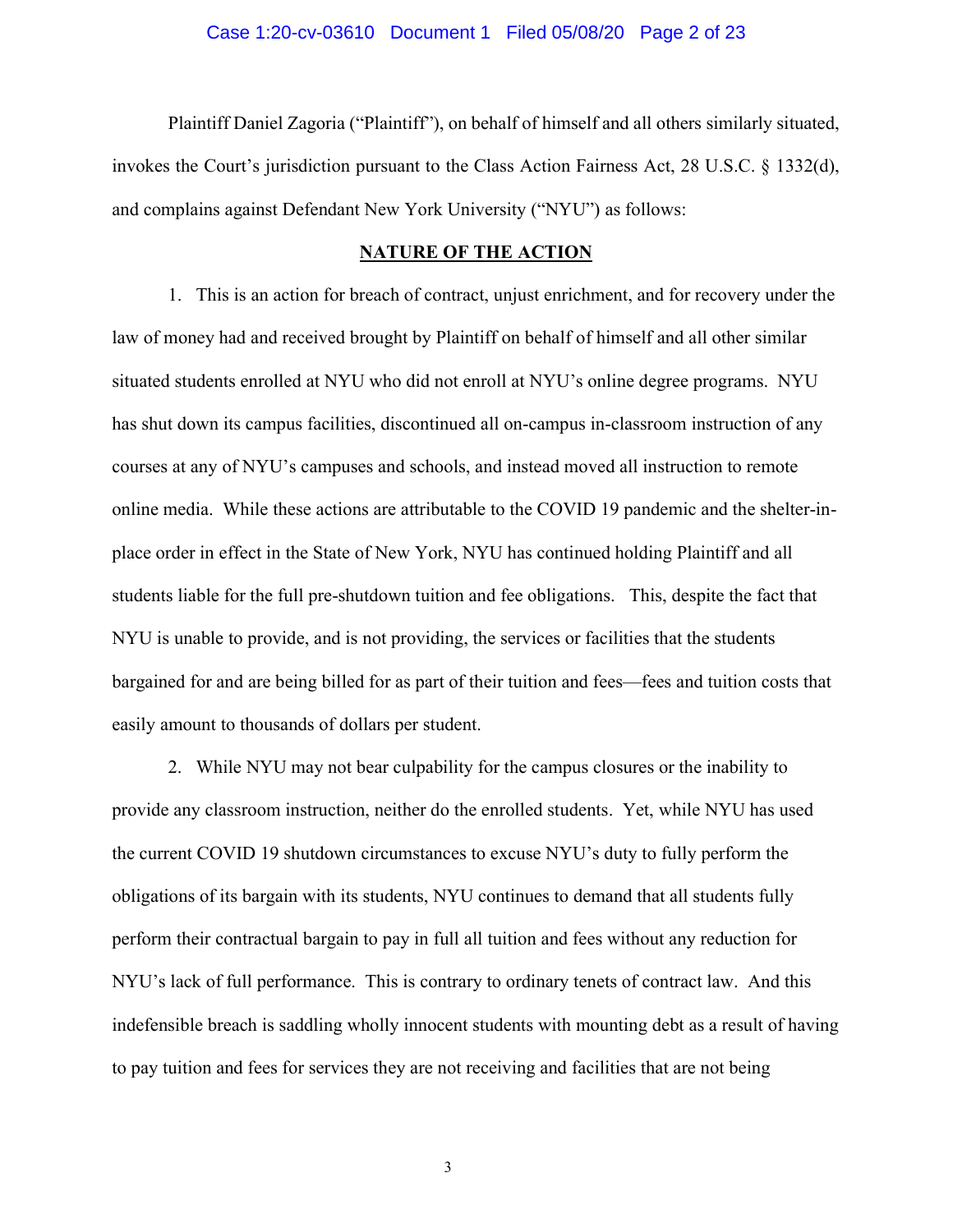### Case 1:20-cv-03610 Document 1 Filed 05/08/20 Page 3 of 23

provided. In so acting, NYU is unjustly enriching itself at the expense of Plaintiff and the members of the class he seeks to represent.

3. The relationship between a matriculated student and NYU is contractual. Separately from any express enrollment contract that may exist between the students and NYU, New York law recognizes an implied-in-fact contract brought about by the conduct of the parties during the students' enrollment.

4. NYU has breached its contractual duties by ceasing all in-classroom instruction at all campuses and shutting down campus facilities while continuing to assess and collect full tuition and fee payment from Plaintiff and the class members as if full performance had been rendered to them. Undoubtedly, however, the performance now being provided by NYU and NYU's campus facilities are of a different nature and of lesser value than what was bargained for at the time of Plaintiff's and the class members' enrollment.

5. Plaintiff therefore brings this action on behalf of himself and all other similarly situated students of NYU to seek redress for NYU's breach of contract, unjust enrichment, and acts amounting to the action of money had and received.

### **PARTIES AND JURISDICTION**

6. Plaintiff Daniel Zagoria is a resident of New York and attends NYU. He is scheduled to graduate at the end of the summer semester of 2020 with a Master of Science Degree in Real Estate Investment and Finance. For the 2019-2020 academic year, NYU charged tuition in excess of \$2,000 per credit unit. This tuition amount does not include the myriad of fees charged by NYU—including fees allocated to use of campus facilities—which for the 2019-2020 academic year totaled an additional amount well over \$1,000. Moreover, Plaintiff paid additional fees to attend a Global Real Estate Markets course, which was described as a field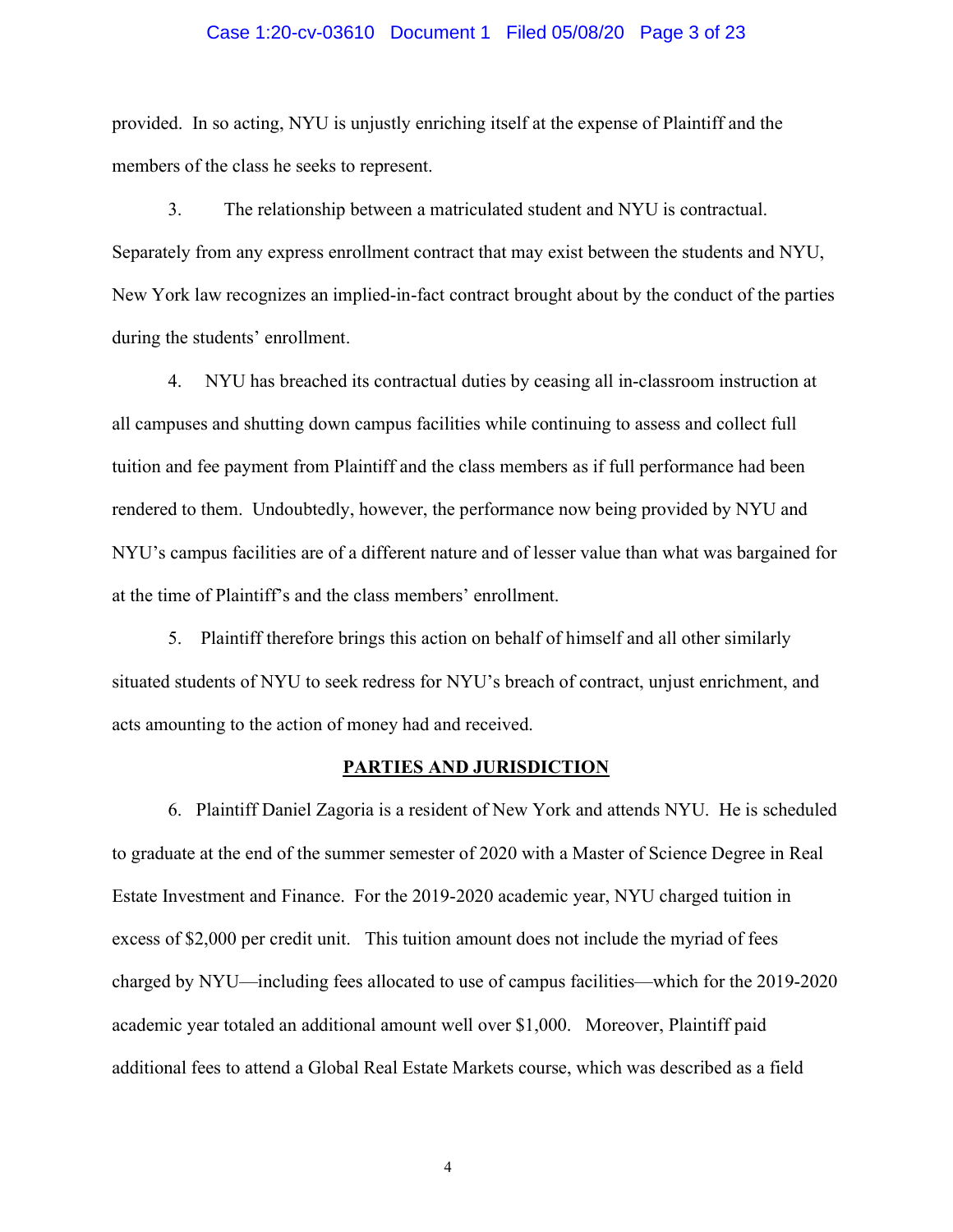### Case 1:20-cv-03610 Document 1 Filed 05/08/20 Page 4 of 23

course involving visits to Paris and Amsterdam to directly survey real estate in those locales. That course never was offered in that manner; instead of visiting real estate properties across the globe, the entire course was moved to remote video instruction. So too, the other courses in Plaintiff's program have been all moved to remote distance learning, thereby depriving Plaintiff and his classmates of the benefit from the live in-classroom instruction that they bargained for, including direct interaction and networking with the professors which was a major selling point of these course offerings and programs.

7. Defendant New York University is a non-profit entity organized under the laws of the State of New York having its principal place of business in New York City.

8. The Court has personal jurisdiction over Defendant NYU because it is headquartered in the State of New York and conducts business in the State in the form of operating a university at its New York City campus.

9. Venue is proper in this judicial district because NYU is headquartered in this judicial district, its campuses are located in New York City within this judicial district, and the acts complained of occurred within this judicial district. Venue in this court therefore is proper under 28 U.S.C. §1391.

10. This Court has subject-matter jurisdiction over all counts of this Class Action Complaint under the Class Action Fairness Act because Plaintiff seeks to represent a class whose members are of worldwide citizenship (*i.e.,* they are students having citizenship of their respective various states of residency and also international students who are citizens of their respective foreign countries of origin) and Defendant NYU is a New York citizen for purposes of the federal diversity statute. The amount in controversy exceeds \$5 million exclusive of costs,

 $\overline{5}$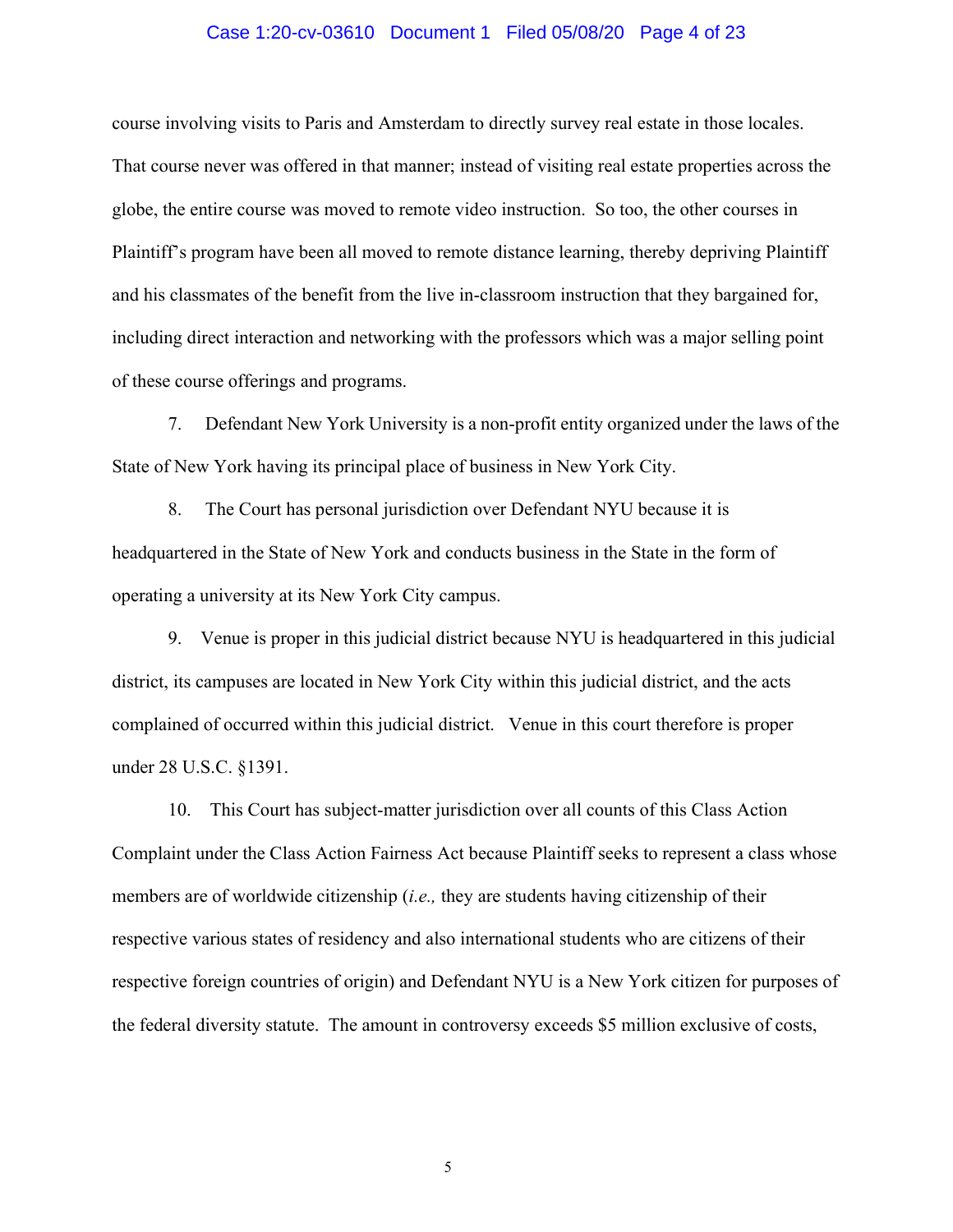### Case 1:20-cv-03610 Document 1 Filed 05/08/20 Page 5 of 23

interest and attorneys' fees. This Court therefore has subject-matter jurisdiction under 28 U.S.C. § 1332(d) over all counts alleged in this Class Action Complaint.

### **FACTUAL ALLEGATIONS**

11. Plaintiff Daniel Zagoria is a graduate student at NYU and is enrolled in a Master's Degree program in Real Estate Investment and Finance. He has been enrolled at NYU since the 2018 academic year and is scheduled to graduate with a Master of Science degree in 2020. For the current 2019-2020 academic year, NYU charged tuition in an amount exceeding \$2,000 per credit unit. Given the number of years and credits required to complete NYU's graduate degree (or any undergraduate degree at NYU, for that matter) a student is expected to incur tens of thousands of dollars or more in tuition and fees during their enrollment at NYU.

# **NYU Touted And Emphasized The Importance Of Its Schools' Facilities And In-Person Instruction**

12. The marketing and recruitment materials for NYU's Schack Institute of Real Estate within NYU's School of Professional Studies where Plaintiff is enrolled went to great lengths to highlight and tout the benefits of the in-classroom in-person teaching experience of its Real Estate program. Describing these benefits, the school's website specifically pointed out this benefit:

### **Networking**

Direct engagement with industry, through the nation's leading conferences, regular speakers, internships, and more.

https://www.sps.nyu.edu/homepage/academics/divisions-and-departments/schack-institute-ofreal-estate.html (last visited May 6, 2020) (attached hereto as Exhibit 1 to Class Action Complaint).

13. And aside from the networking benefit touted by NYU for its Real Estate program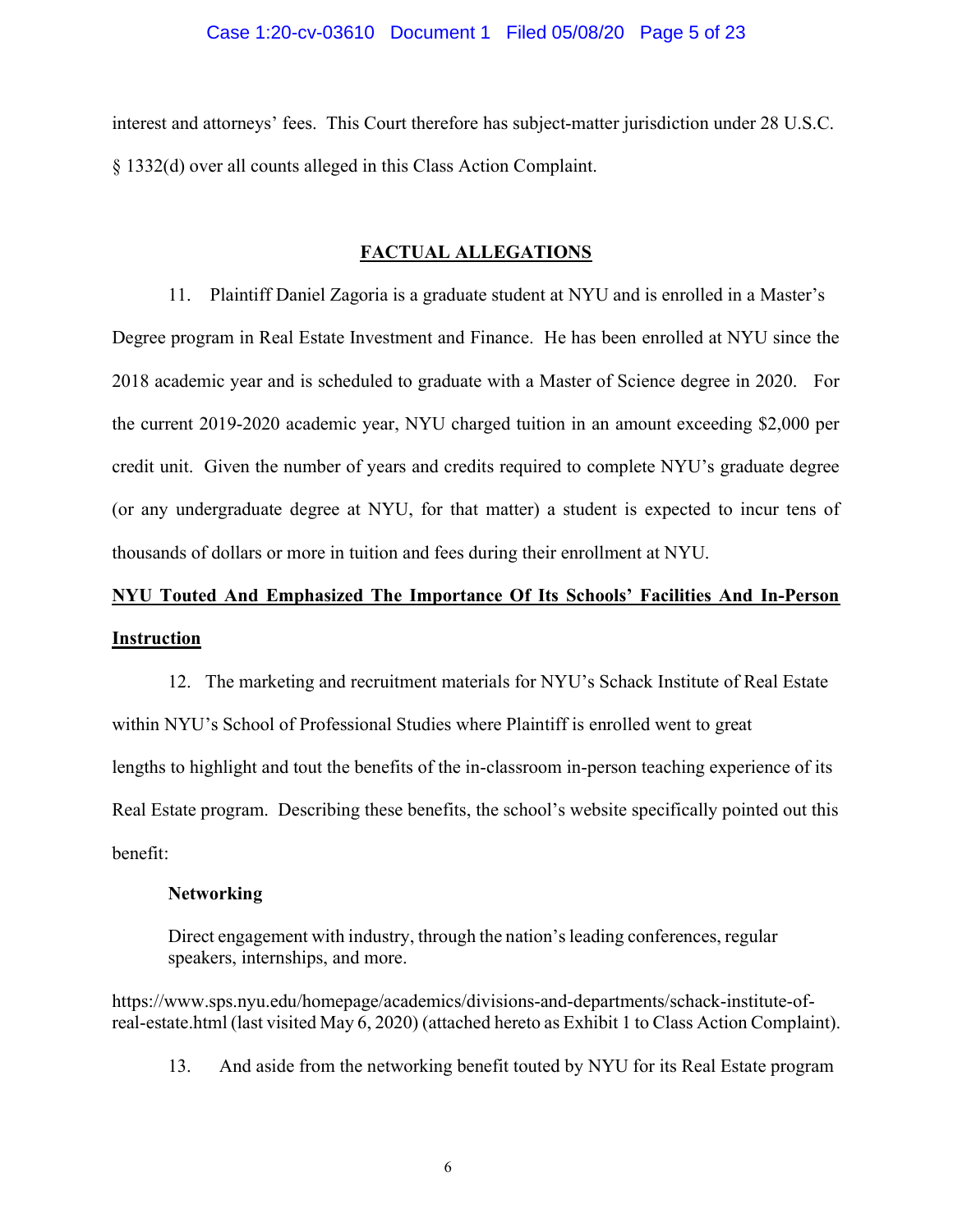### Case 1:20-cv-03610 Document 1 Filed 05/08/20 Page 6 of 23

within the Schack Institute, the specific coursework that Plaintiff signed up for also called for inperson instruction and field visits across the globe. In this regard, Plaintiff's Global Real Estate Markets course was to include visits to Paris and Amsterdam to survey actual real estate properties in those cities. None of that has occurred. NYU cancelled the site visits, moved all of its instruction online, and announced that it was retooling the course to offer such "visits" by way of video instead. Students' complaints about the different nature and quality of the course offering than what they had bargained for have gone unanswered. NYU has refused to make any tuition accommodation or provide any reimbursement despite plainly not providing the services and instruction for which students bargained (it has merely refunded some of the travel-related costs for the travel that the course entailed but did not happen, without refunding any tuition).

14. Of course, NYU's representations as to the benefits of its campus facilities and inperson instruction were not limited merely to those it made in connection with Plaintiff's graduate program in Real Estate Investment. Instead, NYU touted the benefits of its facilities and campus instruction across the board to students and prospective students in all its schools and programs. For example, with respect to NYU's Tandon School of Engineering, NYU's website informed students and prospective applicants about the state-of-the-art laboratory facilities that students could avail themselves upon enrolling at NYU's engineering school:

### **Why NYU Tandon?**

Our reputation as a global education leader with a world-class faculty and state-ofthe-art labs producing groundbreaking research make the School of Engineering the perfect place to pursue your degree.

https://engineering.nyu.edu/admissions/why-nyu-tandon#chapter-id-23766 (last visited May 6, 2020) (attached hereto as Exhibit 2 to Class Action Complaint).

15. NYU makes similar representations about its College of Arts and Sciences. For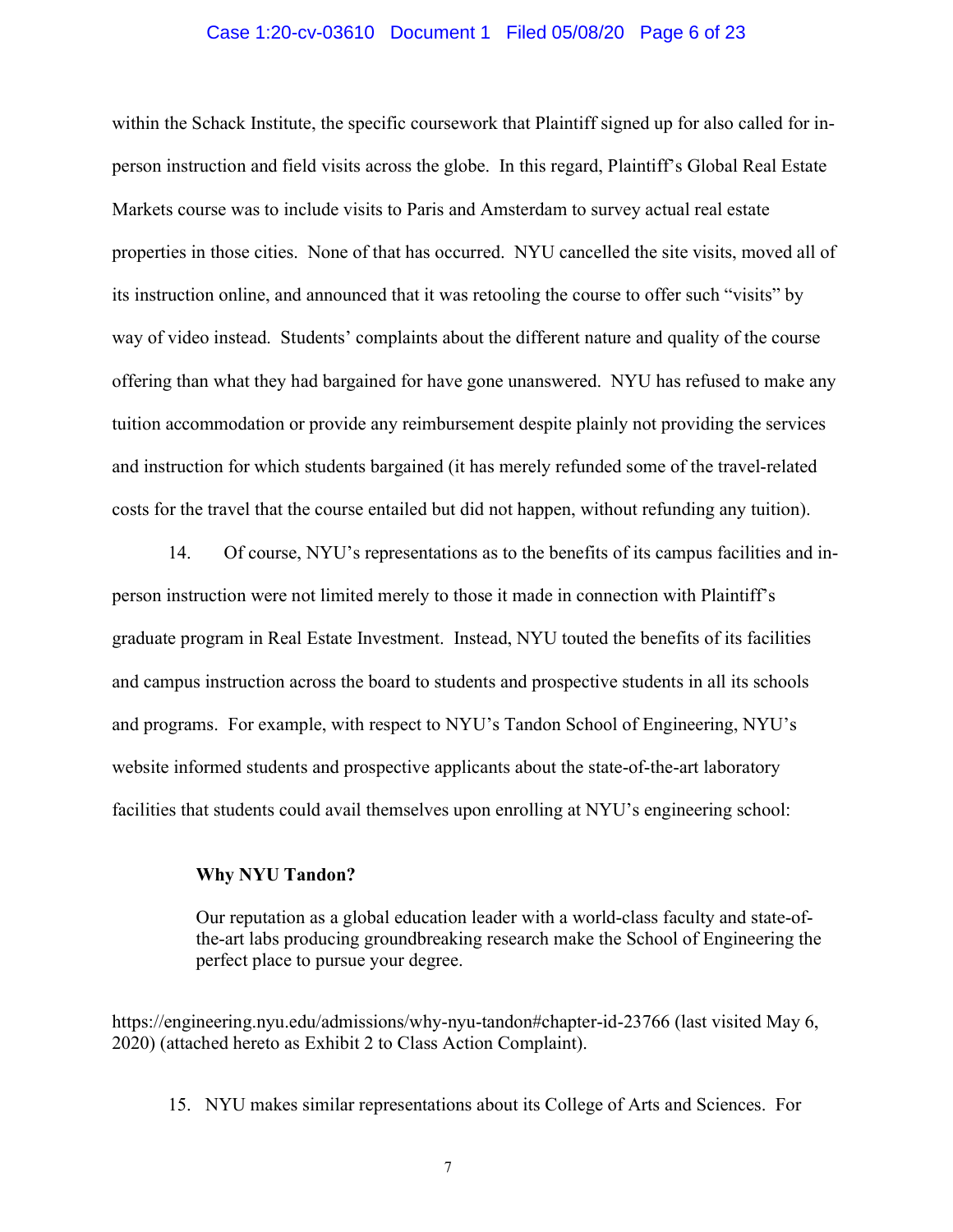### Case 1:20-cv-03610 Document 1 Filed 05/08/20 Page 7 of 23

example, within its webpage for the science program forming part of NYU's College of Arts and Sciences, NYU presents the breadth of its lab and center facilities, listing over a dozen "Interdisciplinary Centers" as facilities furthering the students' instruction: the Applied Mathematics Laboratory; the Biomedical Chemistry Institute; the Center for Atmosphere Ocean Science; the Center for Brain Imaging; Center for Cosmology and Particle Physics; the Center for Development Genetics; the Center for Genomics and Systems Biology; the Center for Soft Matter Research; the Center for Study of Human Origins; the Emotional Brain Institute; the Institute for Study of Decision Making; the Materials Research Science and Engineering Center; the Molecular Design Institute; and the Sloan-Swartz Center for Theoretical Visual Neuroscience. *See* https://as.nyu.edu/science/centers.html (last visited May 6, 2020) (attached hereto as Exhibit 3 to Class Action Complaint).

16. None of these Centers or Institutes—key facilities that NYU used to market the value of the science education afforded to students at the College of Arts and Sciences—actually is open or available for use to the students. Despite this, NYU continues to charge and demand tuition as though it were actually making these facilities and instruction therein available for students.

17. NYU's marketing materials' emphasis on the in-classroom instruction and campus facilities spanned the gamut of its educational offerings. This marketing campaign has not been limited to the technological or scientific disciplines or courses. NYU has similarly touted the benefits of its classroom teaching and facilities when marketing its arts-based curricula and programs. By way of example, in its website description for NYU's Institute of Fine Arts, which offers graduate degree programs in various fine arts disciplines, NYU made the following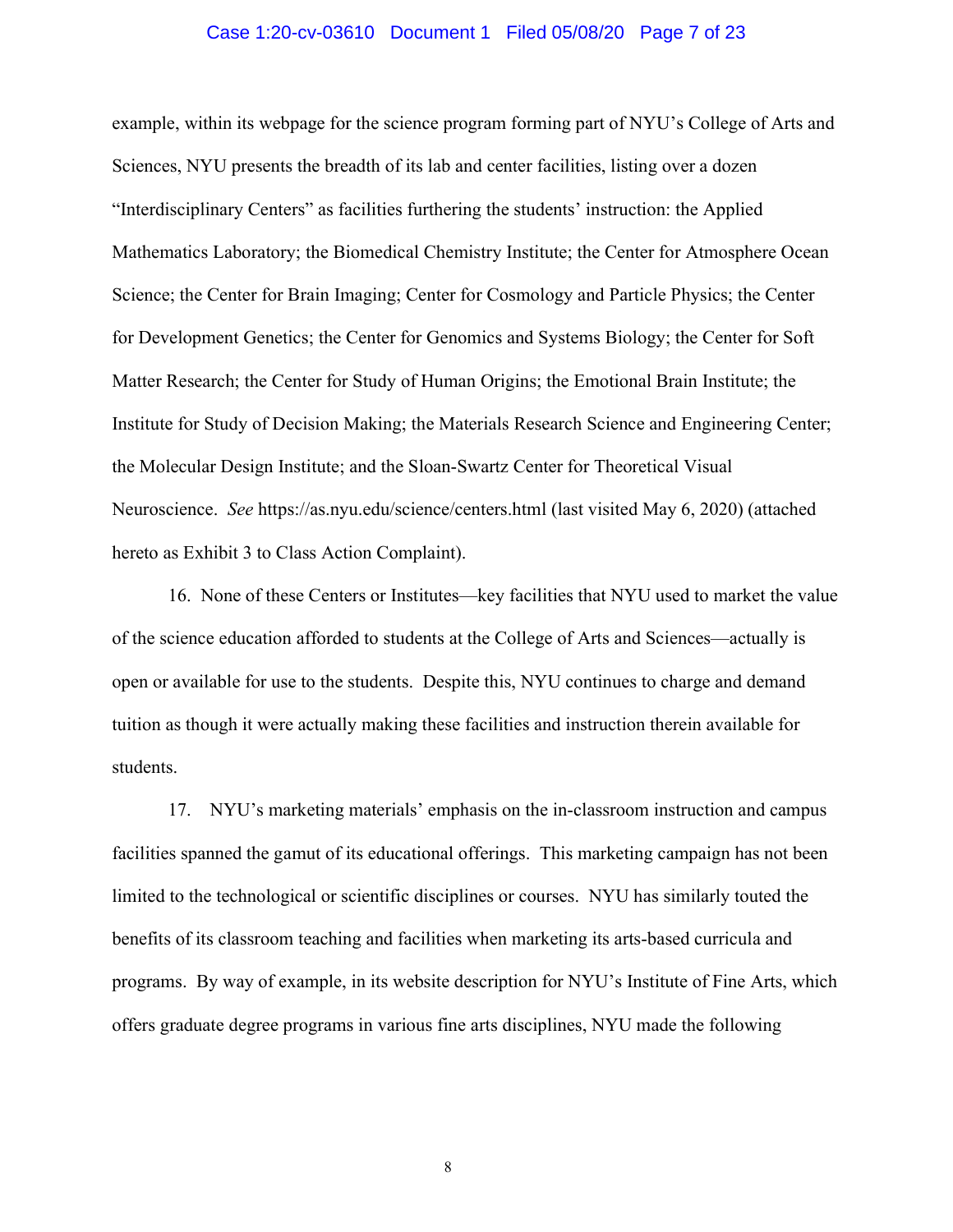representation:

### **In the classroom and in the field**

Institute students are taught in small groups. They have opportunities to take classes in New York City's museums and galleries.

Institute students have full access to the resources of NYU and to graduate classes taught throughout the University.

Unique in art history and conservation programs, all Institute students take courses together and in both fields.

Institute students can participate in archaeological excavations at major monumental sites in Egypt, Greece, Italy, and Turkey.

Institute students can benefit from funded travel opportunities, in group trips with professors and for independent experience.

http://www.nyu.edu/gsas/dept/fineart/prospective/index.htm (last visited May 7, 2020) (attached hereto as Exhibit 4 to Class Action Complaint).

18. The reality, however, is that contrary to the foregoing representation, NYU's

Institute of Fine Arts is not offering any such instruction nor any access to the facilities or travel

opportunities that NYU marketed as key benefits of its program. Instead, students at NYU's

Institute of Fine Arts have seen all the Institute's facilities closed and have been relegated to

instruction only through video remote learning. Despite this, NYU is charging and continues to

demand full tuition and fees as though such instruction and facilities were being made available.

19. In a similar vein, NYU's marketing materials for its Stern School of Business

programs also extolled the advantages offered specifically by its classroom instruction.

Describing one of its most popular undergraduate programs—the Entertainment, Media and

Technology program at NYU's Stern School of Business—NYU specifically highlighted the

program's classroom experience coupled with the ability to participate in in-person field events: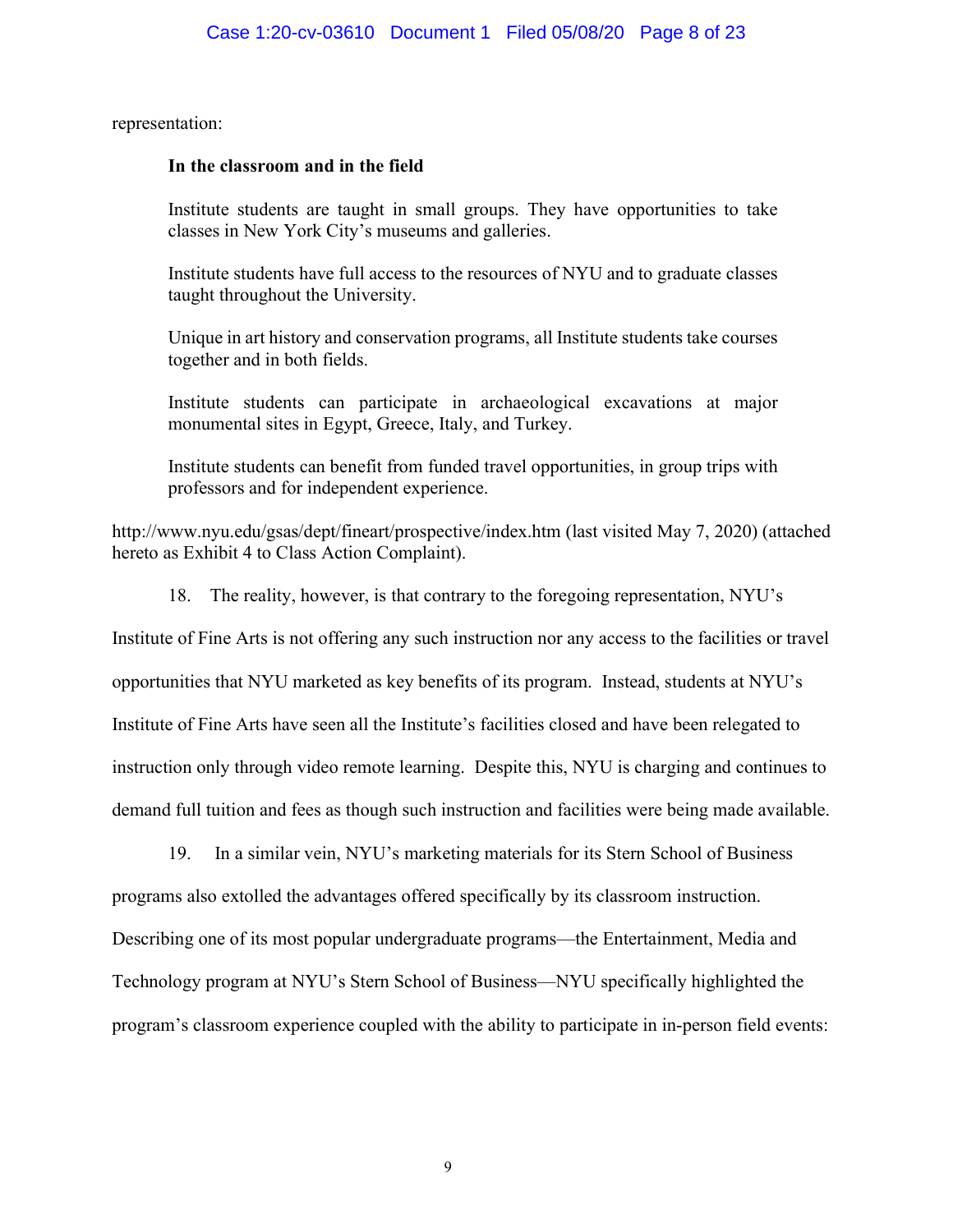The Stern EMT Program is unique within a business school, for it focuses on both the business and content aspects of the entertainment industries. The program offers students a range of different courses to choose from, depending on their career needs and interests.

One of the more innovative courses within the EMT Program is called 'Craft and Commerce of Cinema: Tribeca Film Festival.' It involves classroom instruction, as well as access to the Tribeca Film Festival held every spring in Lower Manhattan. For a glimpse of this course, please visit: NYU Stern and the Tribeca Film Festival.

https://www.stern.nyu.edu/experience-stern/about/departments-centersinitiatives/interdisciplinary-initiatives/entertainment-media-and-technology-program/academicprograms/undergraduate (last visited May 7, 2020) (attached hereto as Exhibit 5 to Class Action Complaint) (emphasis added).

20. Despite these representations about the value of its "classroom instruction," the fact

is that no classroom instruction is being provided by NYU's Stern School of Business. Instead,

as with all other NYU schools, all courses have been moved to a remote learning video format.

Despite this, NYU continues to charge and demand full tuition and fees as if the promised in-

classroom instruction were actually being offered.

### **NYU Now Recants And Implicitly Contends Online Distance Learning Without Campus Facilities Provides The Same Learning Experience And Value As Its On-Campus Classroom Instruction, Such That NYU Refuses To Provide** *Any* **Tuition Reimbursement.**

21. Despite extolling the value and benefits of its in-classroom instruction throughout

its marketing materials, now that NYU is unable to deliver any of this on-campus classroom instruction, it has recanted. NYU now has implicitly taken the position that distance remote learning by video is of the same value, nature and quality as the on-campus classroom instruction it consistently highlighted as a key benefit of education at NYU. NYU therefore recently announced the following in response to student inquiries and demands for some tuition reimbursement: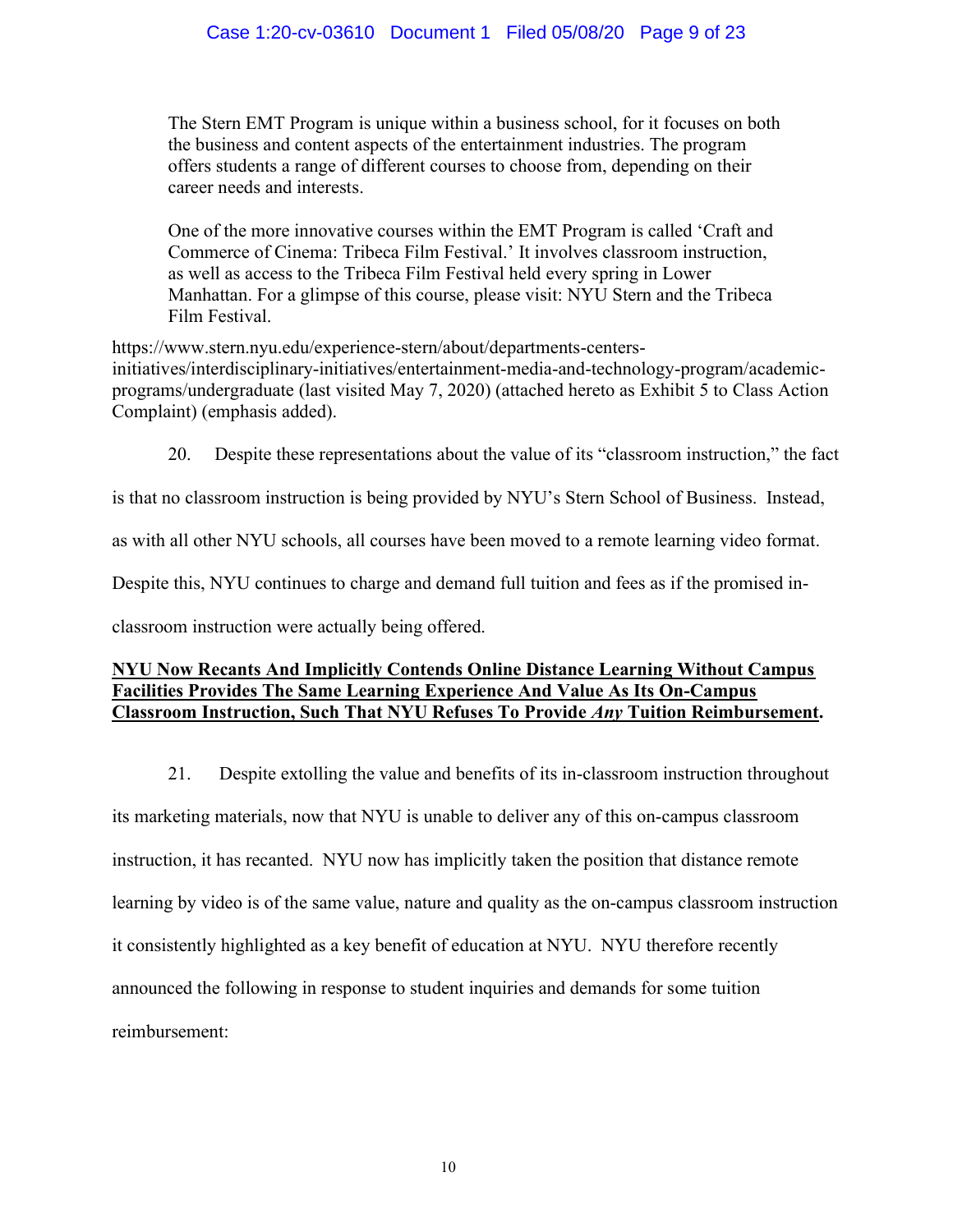# **Will my tuition be refunded or discounted for the Spring semester?**

As classes continue to be conducted remotely, tuition will not be refunded.

# **Will Registration and Services Fees be refunded?**

As classes continue to be conducted remotely, University Registration and Services Fees will not be refunded.

# **Am I eligible for a refund if I withdraw from my Spring 2020 classes?**

Students withdrawing from classes after February 24, 2020 are not eligible for a tuition refund.

https://www.nyu.edu/life/safety-health-wellness/coronavirus-information/informationfor-students.html#finop (last visited May 7, 2020) (attached hereto as Exhibit 6 to Class Action Complaint).

# **NYU Students Publicly Decry The Difference In Quality And Value Of The Current "Remote Distance Learning" Instruction Provided By NYU.**

22. That the putative class member students are not receiving the benefit of the

bargain for which they contracted when they agreed to enroll at NYU for this academic year is independently evidenced by an online petition started by a NYU student. That petition entitled, "*Partial Refund on NYU Tuition"* is available online at https://www.change.org/p/nyu-studentsrequest-partial-refund-from-nyu (last visited May 7, 2020). The petition demands a partial tuition and fee refund for NYU students for the Spring 2020 semester, as it maintains students are being charged fees and tuition for facilities and instruction they are not receiving.

23. Within days of its posting, the online petition received over 11,000 signatures in support, a majority coming from NYU students. Students who signed or joined the petition were also given the opportunity to post an explanation why they did so. These postings, a sample of which are quoted below, are revealing: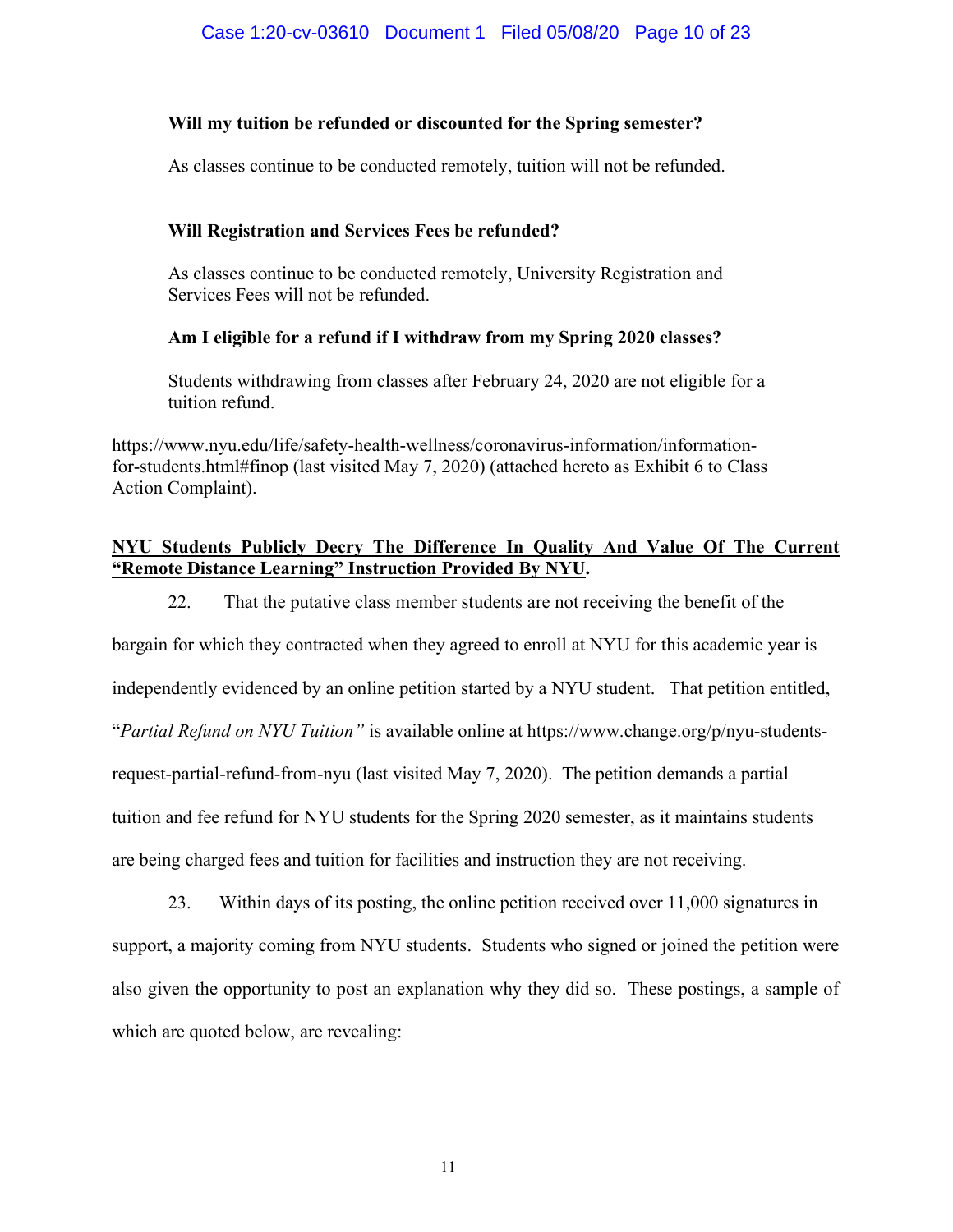- a. "I paid 40000 dollars for this semester. Literally. I don't think it's fair that I don't get the access to equipment, facilities, and community and still have to pay full tuition." (posted by Amrut Ayyala);
- b. "I didn't pay to attend Zoom" (posted by Elain Frousios);
- c. "I am in Tisch and the hands-on training and connections I have paid for are not going to be the same on zoom" (posted by Sara Rhuda)
- d. "I have not paid this amount of money just to be sitting in front of my computer screen and not being able to fully utilize what NYU has to [sic] over. We are only getting a small portion for the full price." (posted by Joseph Kim);
- e. "I helped my granddaughter spend her spring semester in Paris as an NYU student studying art history. The virus closed The Louvre and public places and NYU sent students home to distance learn with different instructors and less vigorous class material & resources for this field of study." (posted by Dee Searing);
- f. "My son did not complete even half of the semester. Buildings are locked and he is unable to complete his 6 hours of daily practice, lessons, etc as he cannot find a place to do so." (posted by Katherine Short);
- g. "i find it insane that more people has not petitioned for a refund. why are we paying more than 35k for something that i could have learned on youtube? at the very least they should refund us half of the tuition for the semester. and make summer classes heavily discounted, since they are going to be on zoom as well." (posted by Zhen Qi Teo);
- h. "i didn't sign up for online classes." (posted by Katarina Nowack);
- i. "I am a international grad student and I didn't pay this much for an online class. I have a student loan to pay at 14%." (posted by Sumeet Kumar);
- j. "Personally, I didn't pay for the program to attend Zoom and not get the benefit of networking and using the facilities." (posted by Marc Hershberg);
- k. "Because zoom university is not worth 50k a year." (posted by Mariana Acosta);
- l. "An NYU education in art history is an object-based program which also includes access to academic lectures, events, museum visits, unlimited library access, hands-on access to our conservation center labs, close mentoring from professors, etc., which zoom alone cannot replace." (posted by Maria Barney);
- m. "I am 19 years old and financially independent ... I did not apply to an online school, even though it would have been cheaper. I applied to NYU for the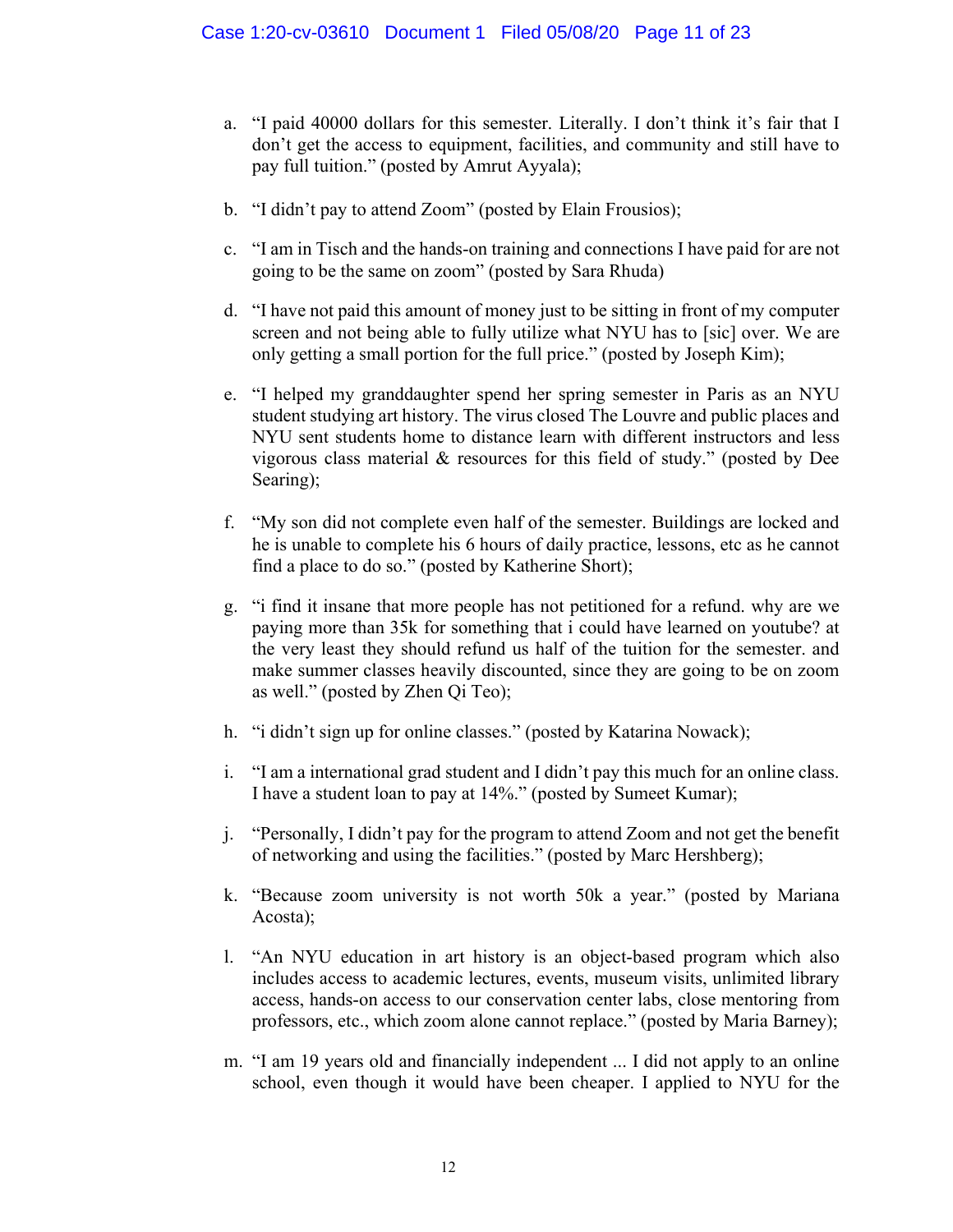chance to experience NYU campus life and connect with professors and other students in person, not through digital means.." (posted by Jeniffer Rodriguez);

- n. "NYU needs to be aware that they are hurting their students by passively observing the situation they're all in financially. I, like many other students, go to their laptop every day rather than to class in-person and now learn a curriculum that was drastically cut down and changed to fit the world's situation. This is not what we are paying objectively large amounts of money to go to this school for. NYU, please take this petition into consideration." (posted by Alex Moudgil);
- o. "No matter how much NYU insists to the contrary, it is simply not possible to provide a full performing arts education via Zoom." (posted by Molly Riddick);
- p. "I'm signing because being a performance major means that not only am I not getting the same standard of education promised, a lot of my classes have been cancelled due to being not fit to an online environment. My senior recital has been cancelled as well as industry showcase which is a part of the reason I chose to go to NYU in the first place" (posted by Madison Ligtermoet);
- q. "NYU Silver School of Social Work officially cancelled my field placement (a 4-credit course) with 3 weeks to terminate remotely and compete any remote assignments. The last month of school I will not have the minimum 21 hours/week of hands on learning I paid for. Not even anything virtual for the last 1/4 of the semester. AND I already am missing out on other things I paid for including NYU Health Insurance, access to facilities and events, and dining dollars for campus restaurants. We deserve to be reimbursed and compensated." (posted by Laura Smith);
- r. "I am an international student. Cancelling the in-person classes makes me feel that I am doing a phantom American education. Not enough interaction with prof and my classmates. And the evaluation of each course will be compromised." (posted by Wenyuan Li);
- s. "Zoom is not adequate for music majors' courses." (posted by Kayla Lewis);
- t. "As a Tisch Drama student, I feel I have been robbed. I appreciate the school's efforts to make zoom "work" but drama cannot be taught as effectively over zoom. IT CANT! The very idea of virtual classes goes against so much of what we work on with scene partners…" (posted by Sofia Mahdavi);
- u. "Most of my courses are reliant upon me being in class. I can't film in my filmmaking class; I can't pitch in my producing class; I can't argue in a mock trial in my law class; I have to present my colloquium, which is supposed to be the culmination of my education, on Zoom. This is not the same standard of education my parents and I paid for unfortunately" (posted by Ella Freudenberger);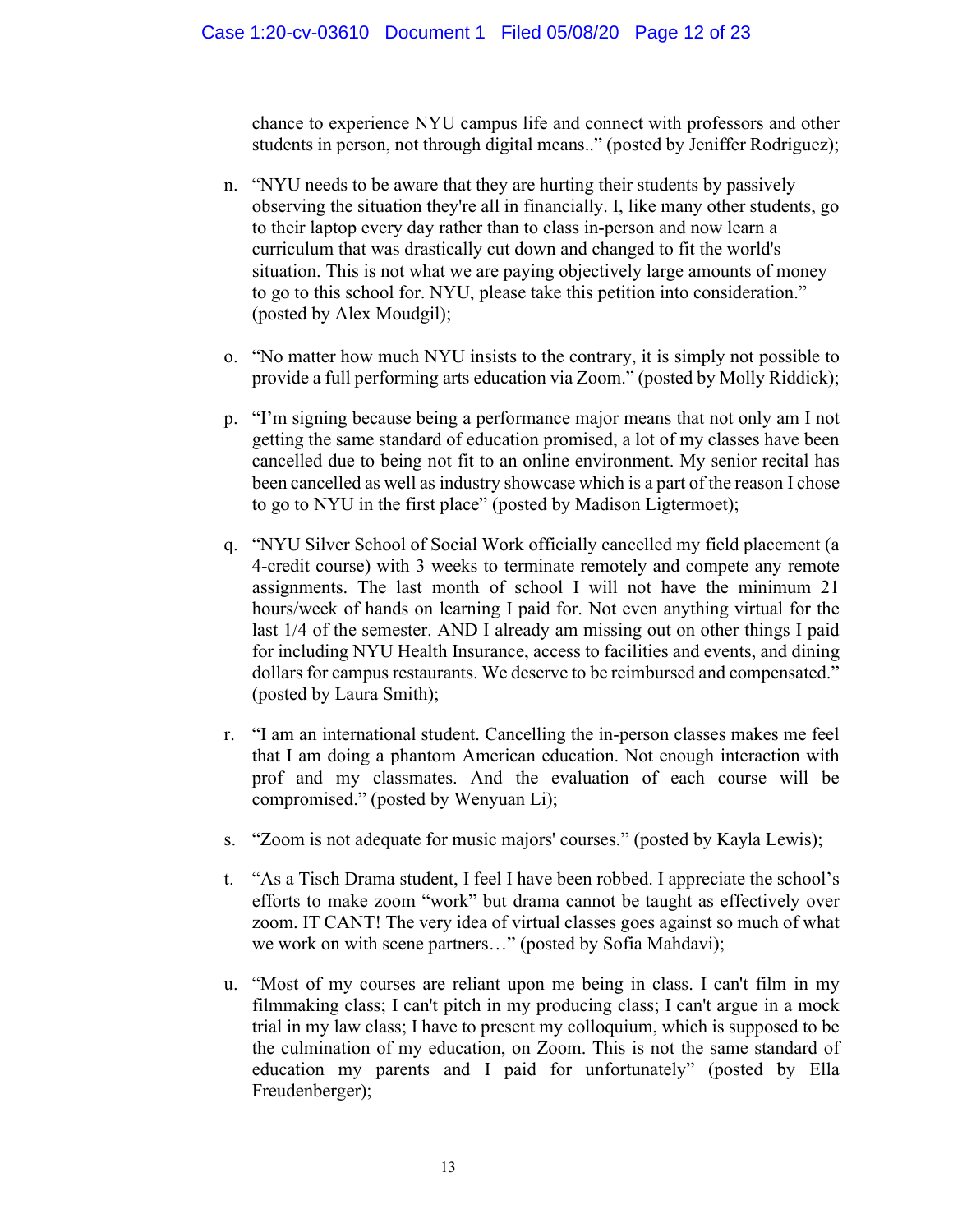- v. "Remote class is nothing like the normal class!!!!" (posted by Yijia Lu);
- w. "I did not pay an absurd amount of money to sit in my own home and watch my teacher present on my laptop :))))." (posted by Kate Pina);
- x. "Losing the collaborative learning environment as well as access to facilities and equipment - means getting far less out of my education this semester than I could have." (posted by Jordan Rickman);
- y. "Some classes simply can't be done online. ITP being a production heavy and feedback focused program, going virtual takes away an essential part of our learning experience. Furthermore a lack of access to equipment from both the ER and shop (that we have also paid additional costs for) hinders students ability to get the full education they initially signed up for. For example, a production class that I now have to take virtually, forces students to watch our professor use equipment that we cannot use ourselves. At that point, I'm better off watching YouTube tutorials online - which are completely free. A lot of us have taken on debt and risks in order to be here. NYU should acknowledge that while we are forced with no choice but to continue virtually, we should account for the unfair consequences and burden this has placed on the students." (posted by Anna Gudnason);
- z. "I paid over \$11k in grad school tuition for 6 credits, which included a lab. Now because of the school closing, we're losing out on more than half the semester worth of lab sessions which teach you invaluable technical skills. I believe students should be compensated with a refund for these missed sessions, as we never fully got to utilize these facilities that we already paid for." (posted by Notoya Arthur).
- 24. The foregoing is just an illustrative sample of students' postings. Countless

postings expressing similar sentiments by NYU students are online expressing the view that neither the online instruction nor the lack of campus facilities equate with the bargained for service and instruction that students signed up for when they enrolled at NYU. NYU changed the bargain but has refused to make any refund of tuition or fees to the aggrieved students.

### **Professors and Deans Publicly Agree That "Remote Distance Learning" Is Not Equivalent To, And Less Valuable Than, Traditional On-Campus University Education.**

25. These sentiments are hardly surprising. College educators agree with the obvious

proposition that online education devoid of campus interaction and facilities plainly is not equivalent in nature or value to the traditional in-classroom on-campus education for which NYU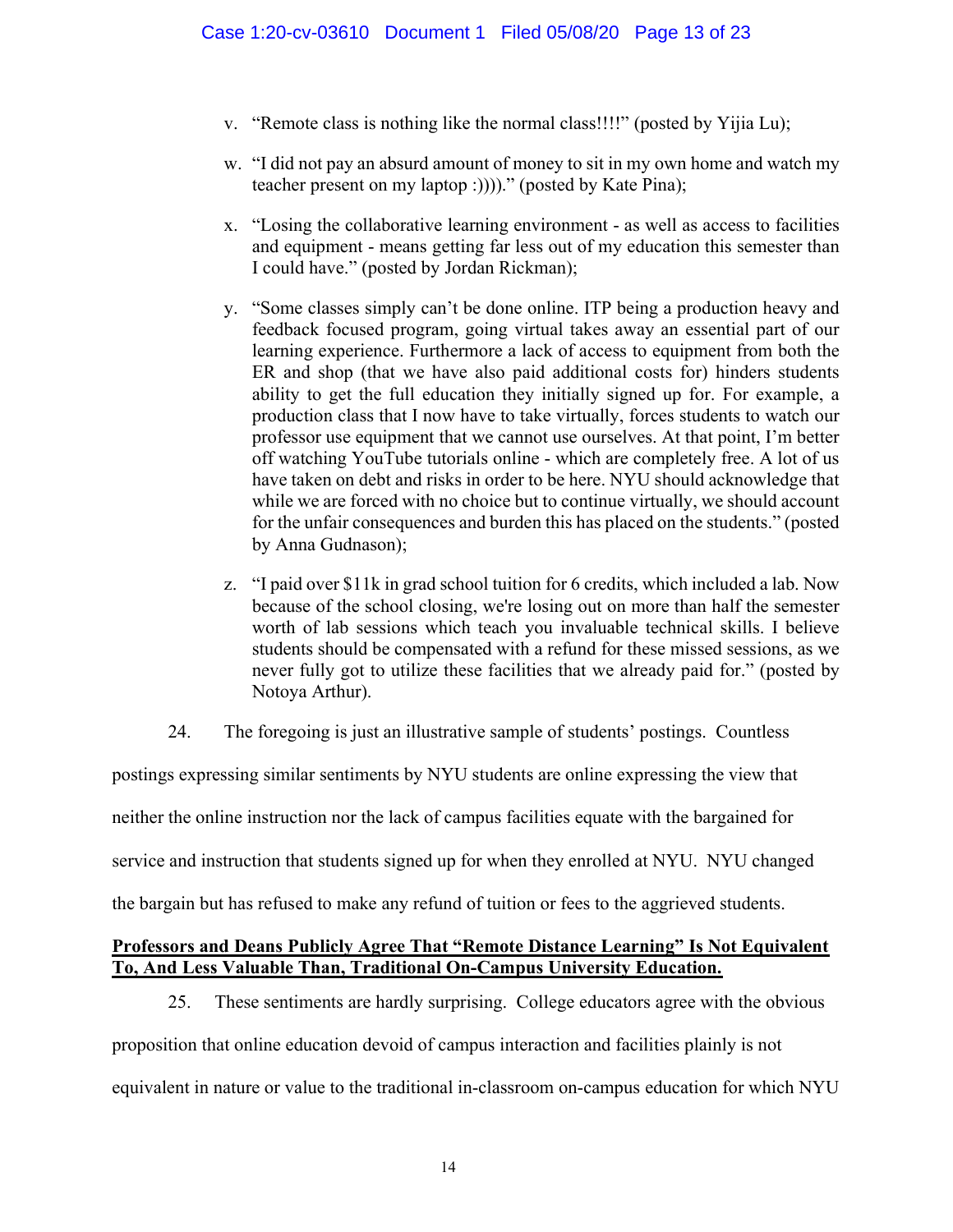### Case 1:20-cv-03610 Document 1 Filed 05/08/20 Page 14 of 23

students matriculated and paid. This much was confirmed in a recent April 26, 2020 Op-Ed in the New York Times in which Brown University President, Christina Paxson, pushed for a return to campus instruction in the fall, "invoking all that makes in-person education so valuable: the fierce intellectual debates that just aren't the same on Zoom, the research opportunities in university laboratories and libraries, and the personal interactions among students with different perspectives and life experiences."

26. Other education experts are even more blunt. Professor Jonathan Zimmerman who specializes in the history of education at the University of Pennsylvania, was quoted in a recent Philadelphia Inquirer op-ed: "Most online instruction isn't as effective as the traditional kind, which is why elite schools have consistently resisted it."

### **CLASS ACTION ALLEGATIONS**

27. Plaintiff brings this action as a class action pursuant to Federal Rules of Civil Procedure 23(b)(3) and 23(b)(2) on behalf of himself and all other similarly situated students enrolled at NYU who pay or are obligated to pay any tuition or fees and any students enrolled at NYU in any future summer session or semester in which NYU does not provide access to its campus facilities or on-campus instruction yet continues to charge full tuition and fees without any proration. Excluded from the class are students who expressly registered for online courses at NYU before the commencement of the Spring 2020 semester. Also excluded from the class definition are all judicial officers assigned to this case and their staff.

28. Class certification is proper because the question raised by this complaint is one of a common or general interest affecting numerous persons, such that it is impracticable to bring them all before the court.

29. The class is sufficiently numerous, as NYU boasts an enrollment of approximately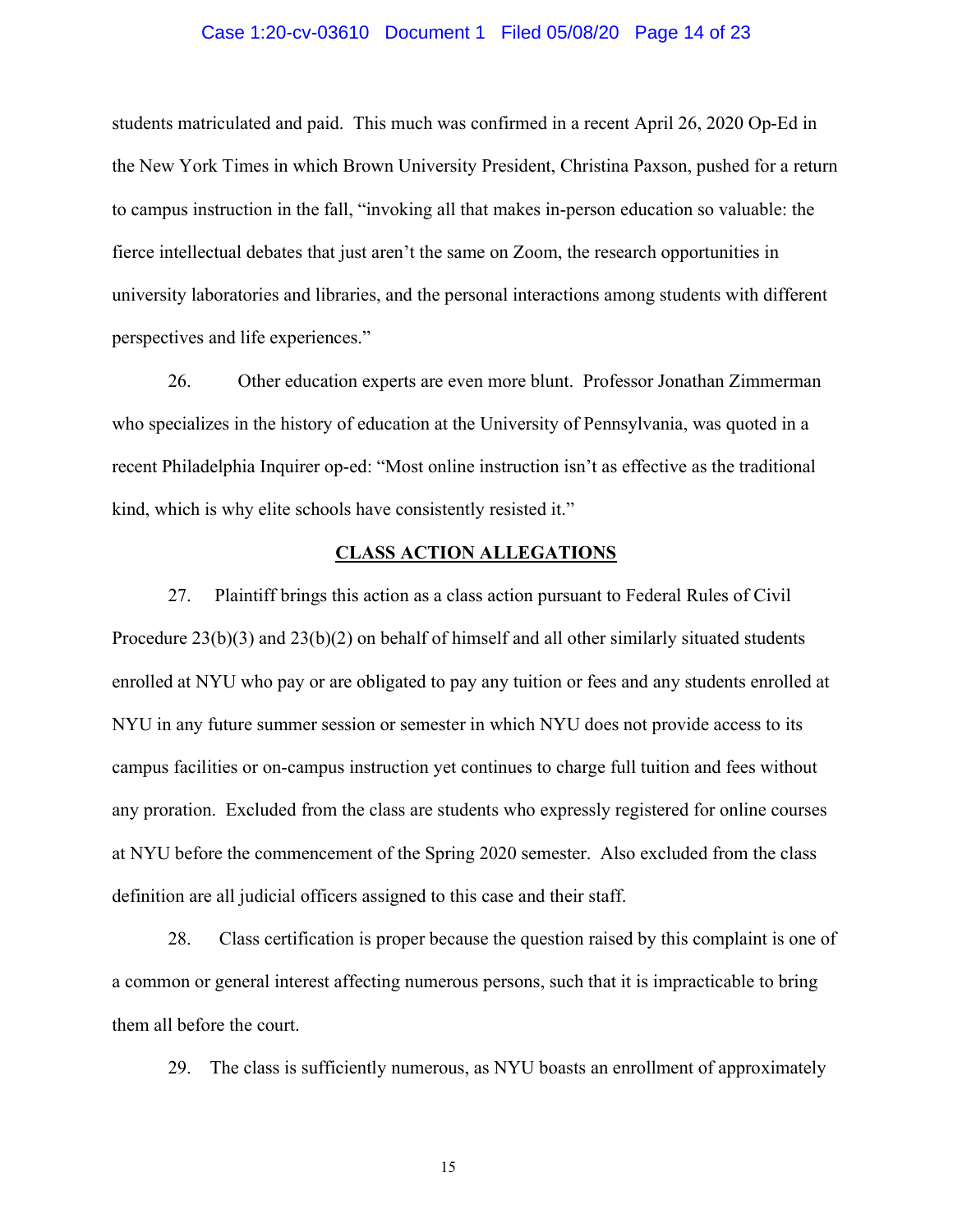### Case 1:20-cv-03610 Document 1 Filed 05/08/20 Page 15 of 23

51,000 students. The overwhelming majority of these students pay or are obligated to pay at least some portion of tuition or fees that are at issue in this litigation.

30. Plaintiff and his counsel are adequate representatives of the interests of the putative class. Plaintiff is a student at NYU who is being charged tuition or fees as part of his enrollment. He did not sign up for online instruction. He contends that NYU has breached its agreement with students by continuing to charge and demand full tuition and fees despite NYU not providing any in-person classroom instruction at any of its campuses and not making campus facilities available for students.

31. Plaintiff has retained counsel experienced in class action litigation to litigate and represent the interests of the class.

32. Plaintiff's claims are typical of the claims being raised on behalf of the absent class members. Like all absent class members, Plaintiff seeks redress for NYU's failure to provide any in-person campus instruction or campus facilities while continuing to charge full tuition and fees. The claims Plaintiff asserts are the same and co-extensive as the claims raised on behalf of the absent class members.

33. Plaintiff's complaint raises questions of fact or law common to the class that predominate over questions affecting only individual class members. Among these predominating common questions are:

- a. Whether the relationship between NYU and students matriculated at NYU is contractual in nature;
- b. Whether NYU and its member schools ceased providing in-person classroom instruction across the board;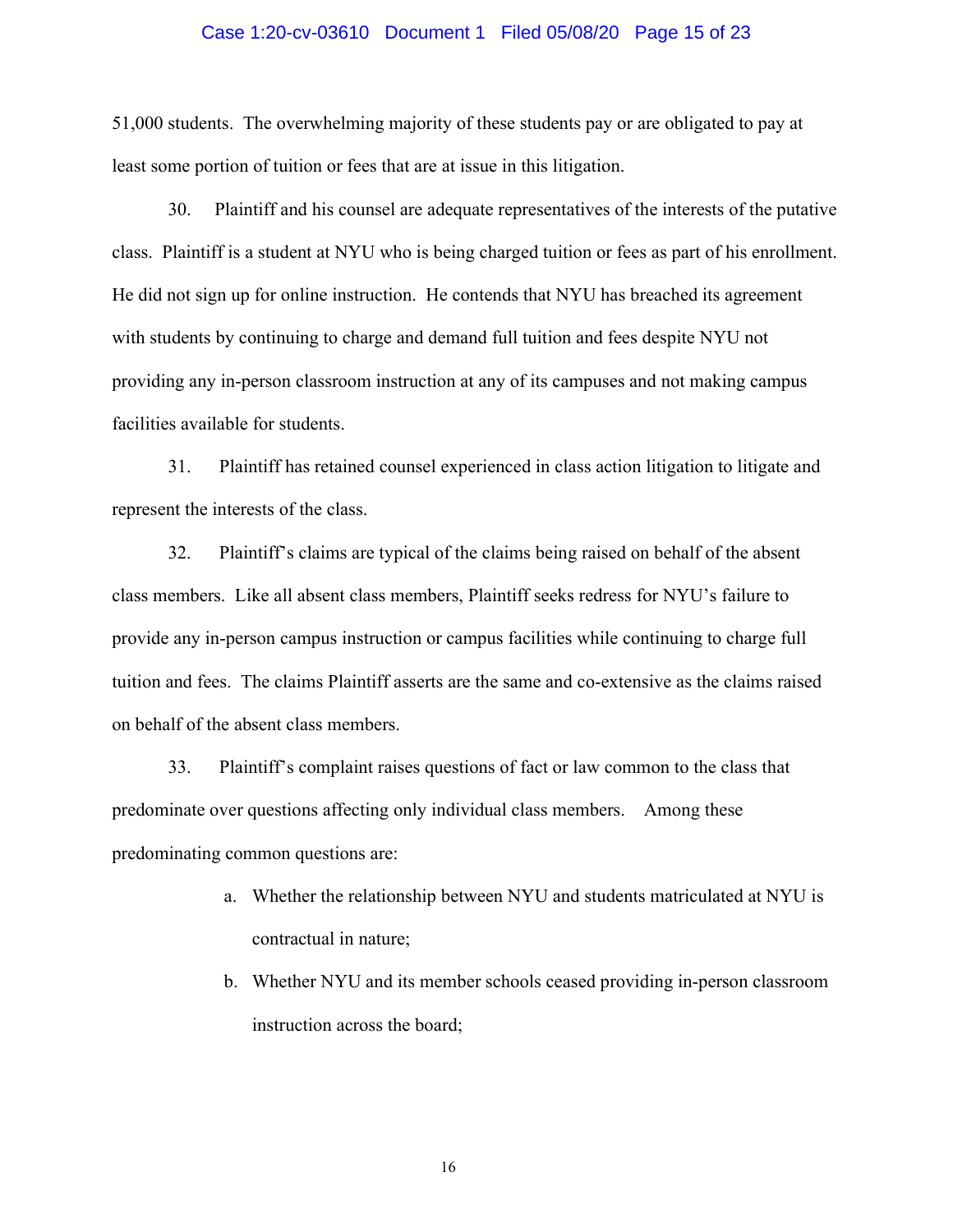- c. Whether NYU and its member schools deprived class members of the use and enjoyment of campus facilities;
- d. Whether the value of online instruction is not equivalent to the value of the inperson classroom instruction that class members bargain for and are for which they were and are continuing to be charged;
- e. Whether the value of campus facilities for which class members are still being charged has been lessened as a result of NYU shutting down the campus facilities;
- f. Whether the action of NYU in continuing to charge and demand full tuition and fees has harmed the class members;
- g. Whether a method of computing classwide damages or restitution exist;
- h. Whether class members are entitled to declaratory or injunctive relief against NYU;
- i. Whether NYU has unjustly enriched itself at the expense of the class members.

34. Classwide litigation provides a superior means of adjudicating this dispute over individual litigation. The cost of litigating an individual student's claim for partial refund of tuition or fees make such individual litigation unfeasible given the costs of bringing such an action relative to the amount of damages that could be recovered in an individual action. Further, individual litigation risks the prospect of inconsistent rulings that would unsettle the legal obligations or expectations of NYU and class members.

35. The class is ascertainable, as NYU maintains rosters of all its attending students and their financial obligations and payments.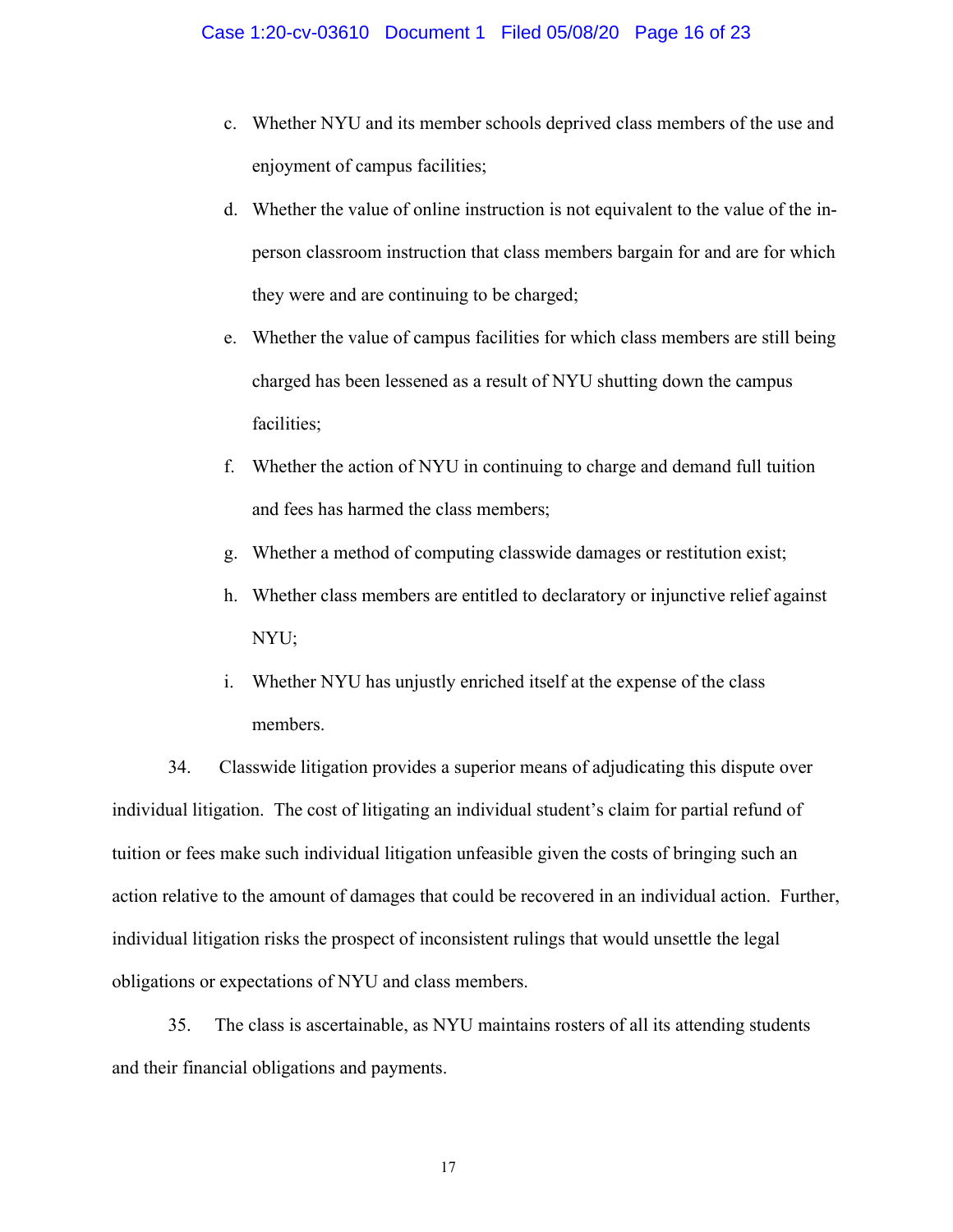36. In the event that the Court were to find the proposed Class definition inadequate in any way, Plaintiff respectfully prays for certification of any other alternative, narrower class definition or for the certification of subclasses, as appropriate. Plaintiff reserves the right to modify the class definition and to define subclasses as case circumstances warrant.

### **FIRST CAUSE OF ACTION**

(Breach of Contract)

37. Plaintiff realleges and incorporates by reference all previous allegations, as though set forth in full herein.

38. By the act of matriculation, together with payment of required fees, a contract between Plaintiff and the absent class members on the one hand and, on the other hand, NYU was created. Thus, in addition to any enrollment contract that may exist between NYU and the Plaintiff and class members, an implied-in-fact contract independently exists between the parties as a matter of New York law.

39. A material component of this contractual relationship—whether documented in an express enrollment contract or in an implied-in-fact contract whose terms are defined by the parties' conduct is that instruction by NYU to the class members would not take place through online remote learning but would occur at NYU's campus classrooms and facilities. This is confirmed by the fact that NYU does offer prospective students an option to matriculate in online instruction for certain courses and programs offered in an online format from the outset. But to do so, a student must specifically elect to apply for, and matriculate in, an online course or program. The class members elected *not* to apply for or matriculate in online courses or programs offered by NYU, thereby confirming that what they bargained for was in-classroom instruction.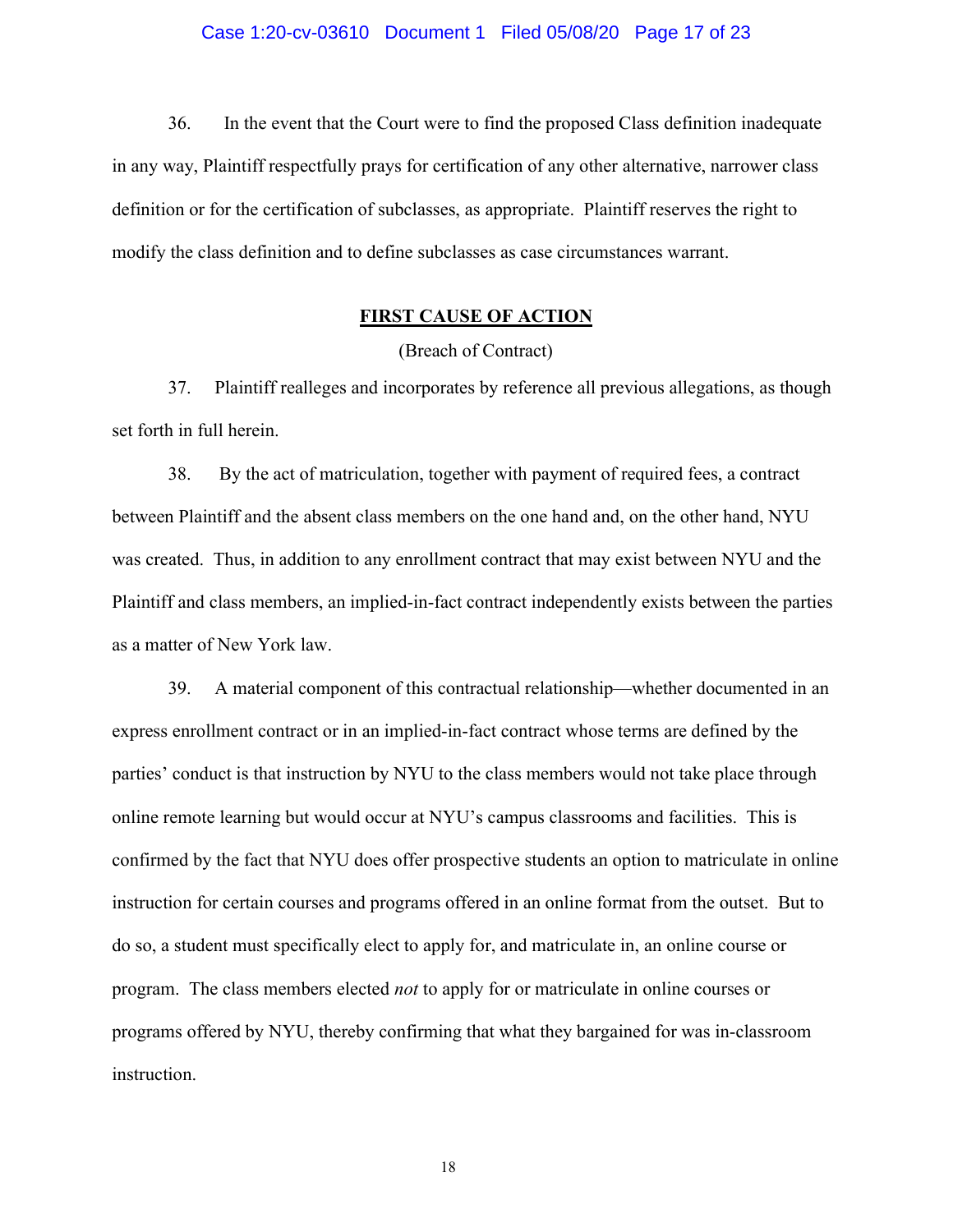### Case 1:20-cv-03610 Document 1 Filed 05/08/20 Page 18 of 23

40. By ceasing all in-person classroom instruction, relegating Plaintiff and the class members to online instruction only, and shutting off campus facilities to Plaintiff and the class members, NYU has failed to provide the services that Plaintiff bargained for in entering his contractual relationship with NYU.

41. Although NYU may not bear culpability for the campus closures or the inability to provide any classroom instruction, neither do the enrolled students. Yet, while NYU has used the current COVID 19 shutdown circumstances to excuse its obligation to fully perform the obligations of its bargain with its students, NYU continues to demand that all students fully perform their contractual bargain to pay in full all tuition and fees without any reduction for NYU's lack of full performance. This is contrary to ordinary tenets of contract law.

42. The nature of the instruction provided by NYU at the time Plaintiff and the class members enrolled (*i.e.,* in-person classroom instruction) as well as the campus facilities offered by NYU across its schools and campuses were and are material terms of the bargain and contractual relationship between students and NYU.

43. NYU's failure to provide any in-person classroom instruction and its shutdown of campus facilities amount to a material breach of the contract.

44. As a result of NYU's material breach—regardless of whether NYU's performance may be excused—Plaintiff and the class members are not to be held liable to continue to perform their contractual obligations. That is, regardless of whether NYU's failure to offer in-person classroom instruction or to provide campus facilities is to be excused as a result of the COVID 19 pandemic, NYU cannot continue to demand full payment of tuition and fees from Plaintiff and class members for services and facilities that NYU indisputably has failed and is failing to provide.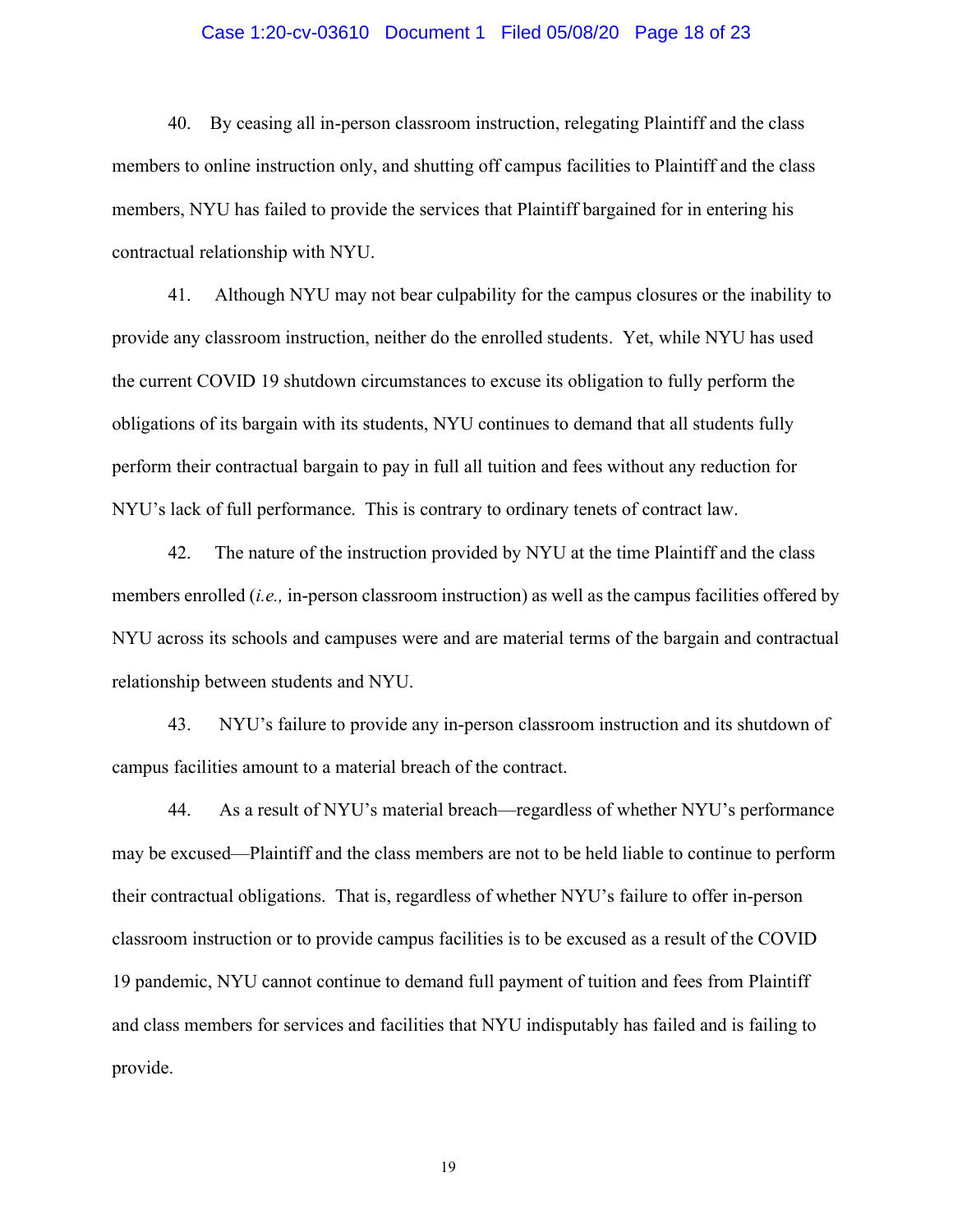### Case 1:20-cv-03610 Document 1 Filed 05/08/20 Page 19 of 23

45. NYU's breach and continued demand for full payment from Plaintiff and the absent class members are the proximate causes of Plaintiff's and the class members' injury.

46. Plaintiff and the class members have all been harmed as a direct, foreseeable, and proximate result of NYU's actions because Plaintiff and the class members are being charged full tuition and fees for services that NYU is not providing.

47. Plaintiff and class members are entitled to an award of money damages or partial restitution in an amount to be determined at trial as redress for NYU's breach. Plaintiff prays for the establishment of a Court-ordered and supervised common fund from which the claims of affected class members may be paid and the attorneys' fees and costs of suit expended by class counsel, as approved by the Court, may be awarded and reimbursed.

48. NYU continues to insist that full tuition and fees are due from Plaintiff and the students despite NYU's failure to fully perform their contractual obligations. Unless restrained by way of injunctive relief, NYU's conduct is reasonably likely to lead to irreparable harm. Plaintiff and the class members are entitled to and do hereby pray for injunctive relief to enjoin NYU's continued conduct.

49. NYU continues to falsely represent on its website that it offers campus facilities with significant benefit and value to students and continues to falsely represent the value of its in-person on-campus classes. Unless restrained by way of injunctive relief, NYU's conduct is reasonably likely to lead to irreparable harm. Plaintiff and the class members are entitled to and do hereby pray for injunctive relief to enjoin NYU's continued conduct.

50. As the online petition referenced in paragraph 23 s*upra* makes clear, NYU evidently disputes its obligation to refund any tuition or fees to Plaintiff or any class member. Given this dispute and the contractual relationship between the parties, Plaintiff and the class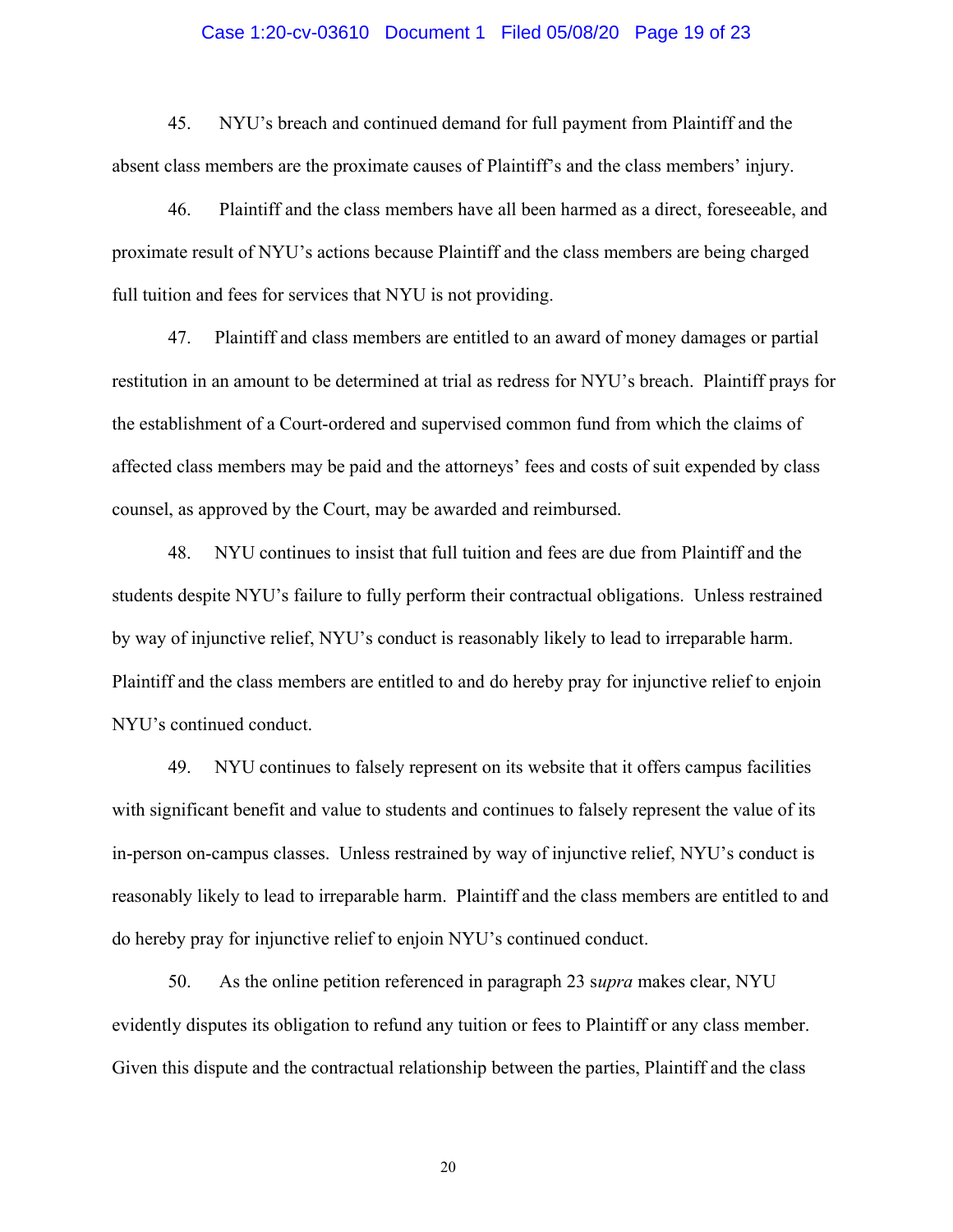members are entitled to and do hereby pray for declaratory relief to have the Court declare the parties' respective obligations.

### **COUNT II**

### **(Unjust Enrichment)**

51. Plaintiff realleges and incorporates by reference the allegations of paragraphs 1-36 as though set forth in full herein.

52. Plaintiff and the class members conveyed money to NYU in the form of tuition and fees for on-campus instruction and facilities that NYU did not provide and is not providing. NYU has continued to retain these monies, despite not providing the on-campus instruction or facilities

53. Through this conduct, NYU has been unjustly enriched at the expense of Plaintiff and the class members.

54. As between the two parties (NYU and the class members), it would be inequitable to permit NYU to fully retain all the benefits conferred upon it by Plaintiff and the class members in the form of tuition and fees paid.

55. Plaintiff and the class members are entitled to and do hereby pray for an order of partial restitution as redress for NYU's unjust enrichment. Plaintiff prays for the establishment of a Court-ordered and supervised common fund from which the claims of affected class members may be paid and the attorneys' fees and costs of suit expended by class counsel, as approved by the Court, may be awarded and reimbursed.

56. NYU continues to falsely represent on its website that it offers campus facilities with significant benefit and value to students and continues to falsely represent the value of its in-person on-campus classes (false because such on-campus instruction is not being offered). NYU also continues to defy and deny any requests for partial tuition or fee reimbursement,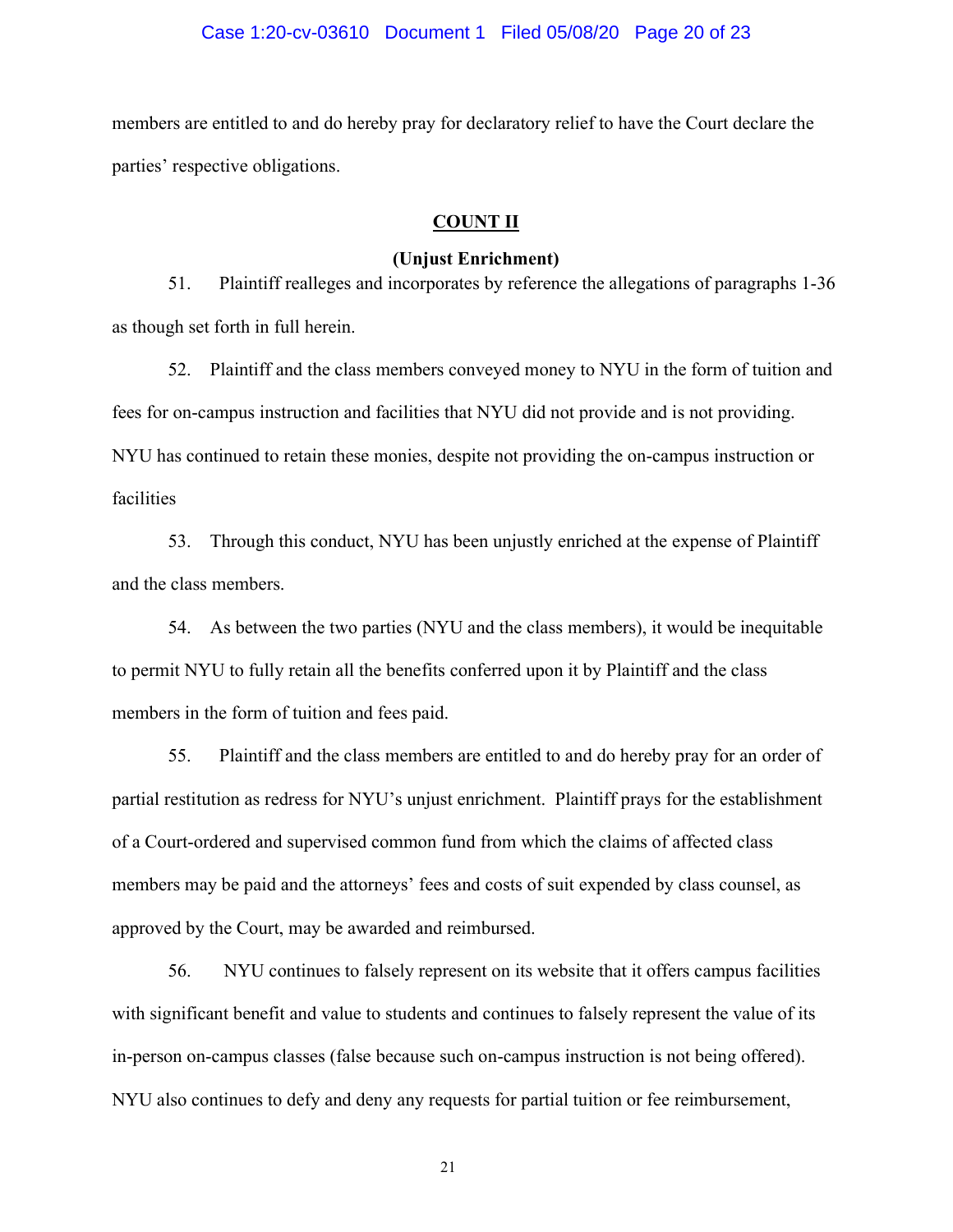### Case 1:20-cv-03610 Document 1 Filed 05/08/20 Page 21 of 23

claiming falsely that it is offering the same services as had been bargained for by Plaintiff and the class members. Thus, NYU is continuing to demand full tuition and fees even when it already has announced it will not be providing any on-campus instruction for the summer sessions and is uncertain whether it will do so for the Fall 2020 semester. Unless restrained by way of injunctive relief, NYU's conduct is reasonably likely to lead to irreparable harm. Plaintiff and the class members are entitled to and do hereby pray for injunctive relief to enjoin NYU's continued conduct.

# **COUNT III (Money Had And Received)**

57. Plaintiff realleges and incorporates by reference the allegations of paragraphs 1-36 as though set forth in full herein.

58. NYU received money from Plaintiff and the class members in the form of tuition and fee payments.

59. This money received by NYU from Plaintiff and the class members was supposed to be used by NYU for the benefit of the Plaintiff and class members; namely, it was supposed to be used for NYU's provision of on-campus university instruction and campus facilities to Plaintiff and the class members.

60. NYU received and pocketed the money provided by Plaintiff and the class members in the form of tuition and fee payments but has not provided any campus facilities or on-campus instruction. NYU, therefore, is indebted to Plaintiff and the class members for this failure to provide on-campus instruction and campus facilities.

61. Plaintiff and the class members hereby pray for the full panoply of remedies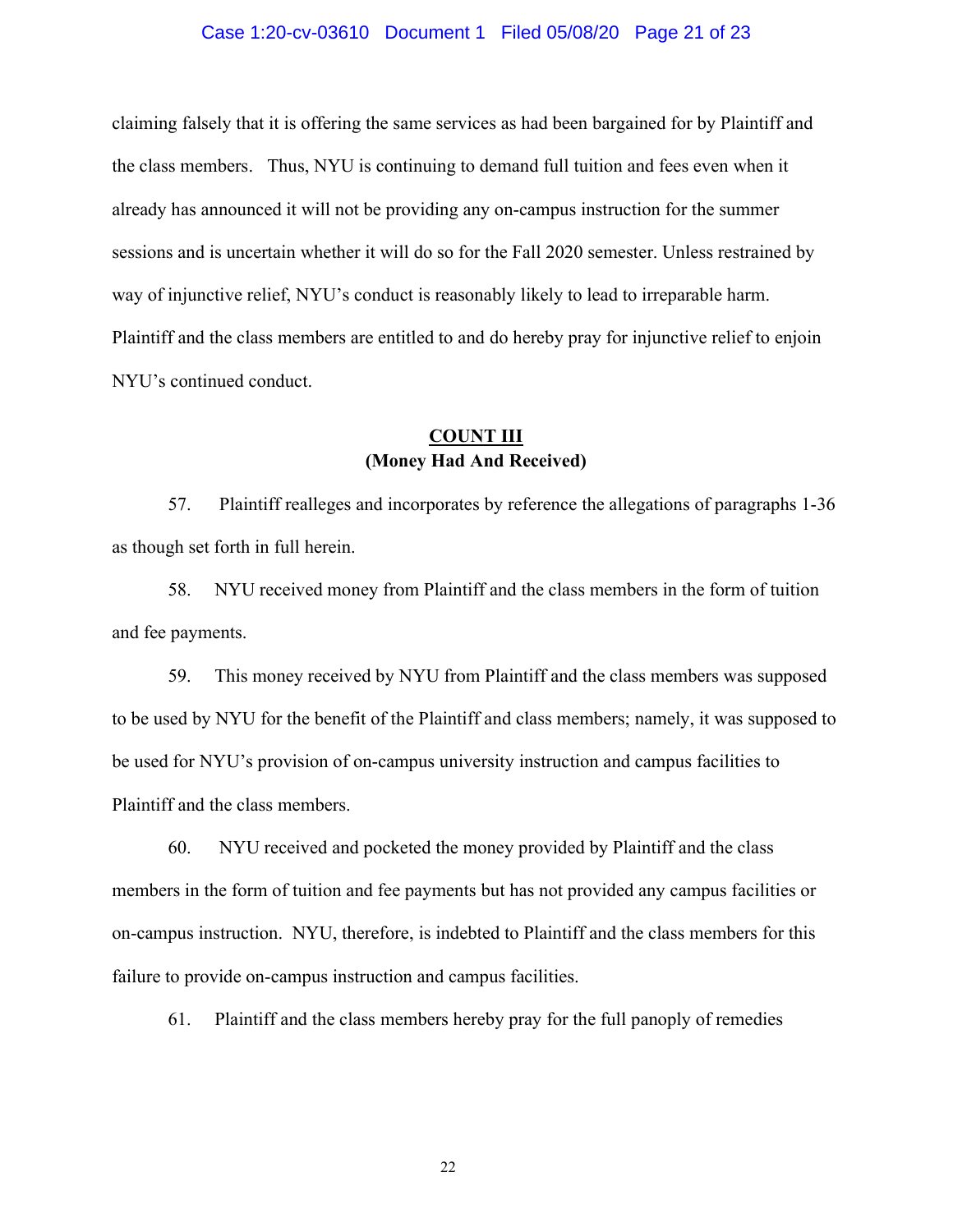### Case 1:20-cv-03610 Document 1 Filed 05/08/20 Page 22 of 23

available as redress for a claim of money had and received, including: a constructive trust over such monies had and received for which the benefit was not provided; restitution or disgorgement, as appropriate; and declaratory and injunctive relief.

### **PRAYER FOR RELIEF AND DEMAND FOR JURY TRIAL**

 WHEREFORE, Plaintiff respectfully prays for judgment against Defendant NYU as follows:

1. For an order certifying this action as a class action as defined herein, appointing Plaintiff and his counsel as class representatives, and directing notice be disseminated to the absent class members;

2. For judgment in favor of Plaintiff and the class members and against Defendant NYU on all counts and claims for relief;

3. For damages and/or restitution awarded to the class against Defendant NYU in an amount to be determined at trial;

4. For the establishment of a Court-ordered and supervised common fund to be funded by Defendant NYU and from which: claims of all eligible class members will be paid; attorneys' fees awarded to Class counsel will be paid; costs of suit approved by the Court and incurred by Class counsel will be reimbursed; and, any award of interest will be disbursed;

5. For interest as permitted by law;

6. For an award of attorneys' fees;

7. For costs of suit;

8. For declaratory relief to have the Court declare the obligations of the parties;

9. For injunctive relief to enjoin Defendant's ongoing conduct; and,